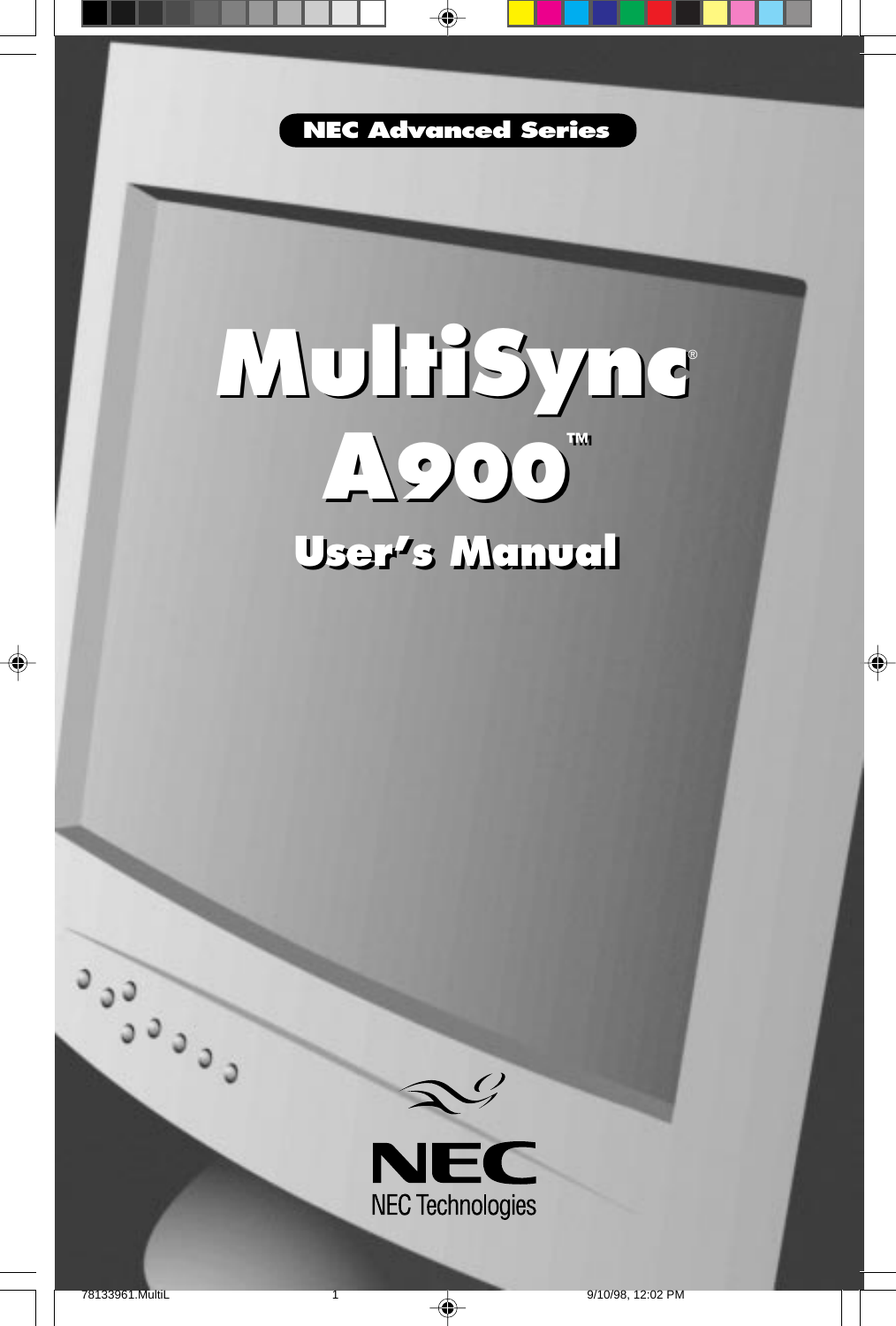# **Index**

| Warning                 |             |
|-------------------------|-------------|
| <b>Contents</b>         | $\mathbf 2$ |
| <b>Quick Start</b>      | $3 - 4$     |
| <b>Controls</b>         | 5-6         |
| <b>Recommended Use</b>  | 7-8         |
| <b>Specifications</b>   | 9           |
| <b>Features</b>         | 10          |
| <b>Troubleshooting</b>  | 11          |
| <b>References</b>       | 12          |
| <b>Limited Warranty</b> | 13          |

 $\Box$ 

 $\Rightarrow$ 

T

| <b>Avertissement</b>               | 15        |
|------------------------------------|-----------|
| Contenu                            | 16        |
| Mise en marche rapide              | $17 - 18$ |
| <b>Commandes</b>                   | 19-20     |
| Usage recommandé                   | $21 - 22$ |
| <b>Caractérisitques techniques</b> | 23        |
| <b>Fonctions</b>                   | 24        |
| Guide de dépistage des pannes      | 25        |
| <b>Références</b>                  | 26        |
| <b>Garantie limitée</b>            |           |

 $\color{red}\blacklozenge$ 

 $\color{black}\blacklozenge$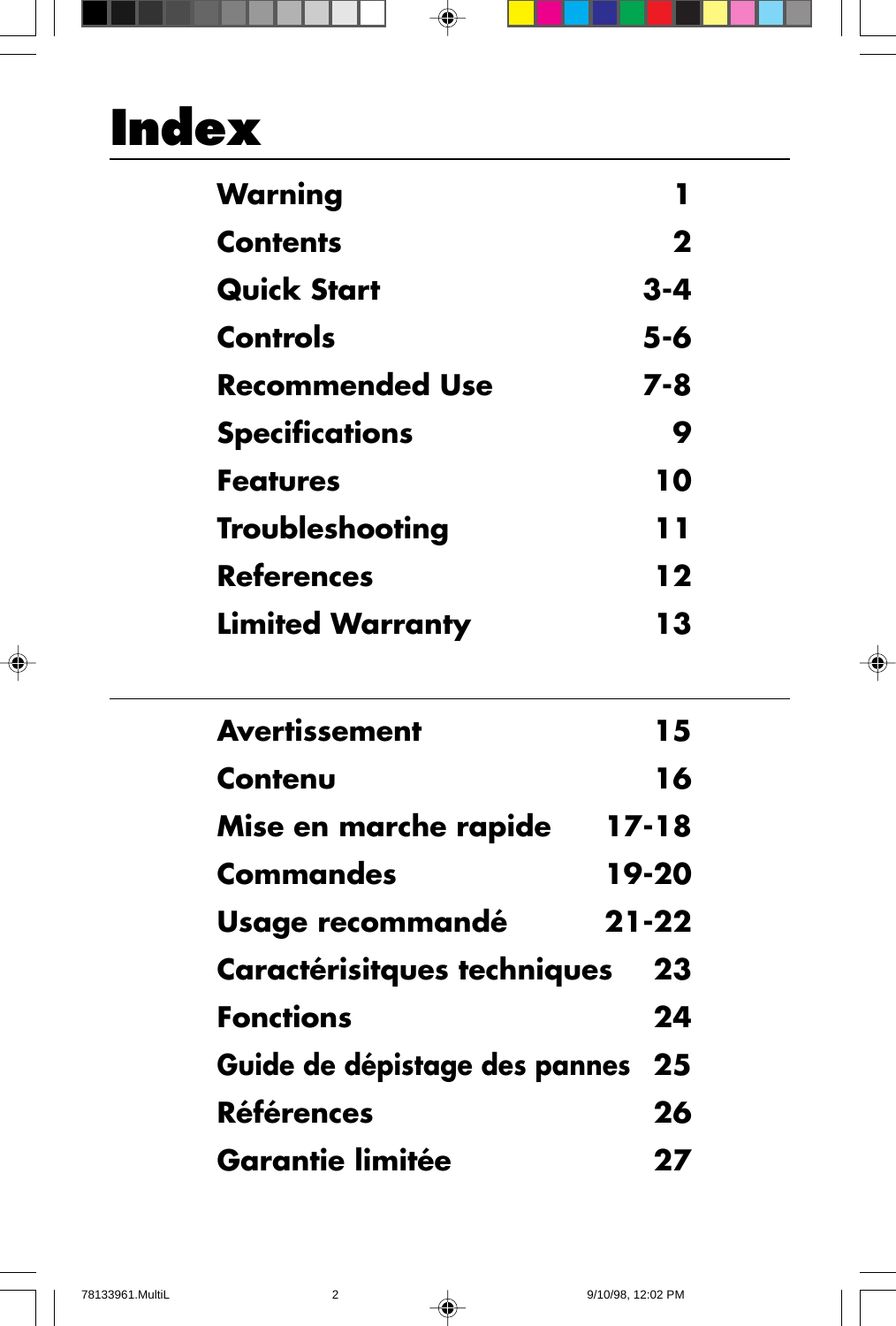

#### **WARNING**



TO PREVENT FIRE OR SHOCK HAZARDS, DO NOT EXPOSE THIS UNIT TO RAIN OR MOISTURE. ALSO, DO NOT USE THIS UNIT'S POLARIZED PLUG WITH AN EXTENSION CORD RECEPTACLE OR OTHER OUTLETS UNLESS THE PRONGS CAN BE FULLY INSERTED.

REFRAIN FROM OPENING THE CABINET AS THERE ARE HIGH VOLTAGE COMPONENTS INSIDE. REFER SERVICING TO QUALIFIED SERVICE PERSONNEL.



#### **CAUTION** RISK OF ELECTRIC SHOCK • DO NOT OPEN



CAUTION: TO REDUCE THE RISK OF ELECTRIC SHOCK, DO NOT REMOVE COVER (OR BACK). NO USER SERVICEABLE PARTS INSIDE. REFER SERVICING TO QUALIFIED SERVICE PERSONNEL.



This symbol warns user that uninsulated voltage within the unit may have sufficient magnitude to cause electric shock. Therefore, it is dangerous to make any kind of contact with any part inside this unit.

This symbol alerts the user that important literature concerning the operation and maintenance of this unit has been included. Therefore, it should be read carefully in order to avoid any problems.

#### **Canadian Department of Communications Compliance Statement**

DOC: This Class B digital apparatus meets all requirements of the Canadian Interference-Causing Equipment Regulations.

Cet appareil numérique de la classe B respecte toutes les exigences du Règlement sur le matériel brouiller du Canada.

C-UL: Bears the C-UL Mark and is in compliance with Canadian Safety Regulations according to C.S.A. 22.2 #950.

Ce produit porte la marque 'C-UL' et se conforme aux règlements de sûrele Canadiens selon CAN/CSA 22.2 No. 950.

#### **FCC Information**

- 1.Use the attached specified cables with the JC-1943UMW color monitor so as not to interfere with radio and television reception.
	- (1) Please use the supplied power cable or equivalent to ensure FCC compliance.
	- (2) Shielded captive type signal cable.
		- Use of other cables and adapters may cause interference with radio and television reception.
- 2. This equipment has been tested and found to comply with the limits for a Class B digital device, pursuant to part 15 of the FCC Rules. These limits are designed to provide reasonable protection against harmful interference in a residential installation. This equipment generates, uses, and can radiate radio frequency energy, and, if not installed and used in accordance with the instructions, may cause harmful interference to radio communications. However, there is no guarantee that interference will not occur in a particular installation. If this equipment does cause harmful interference to radio or television reception, which can be determined by turning the equipment off and on, the user is encouraged to try to correct the interference by one or more of the following measures:
	- Reorient or relocate the receiving antenna.
	- Increase the separation between the equipment and receiver.
	- Connect the equipment into an outlet on a circuit different from that to which the receiver is connected.
	- Consult your dealer or an experienced radio/TV technician for help.

If necessary, the user should contact the dealer or an experienced radio/television technician for additional suggestions. The user may find the following booklet, prepared by the Federal Communications Commission, helpful: "How to Identify and Resolve Radio-TV Interference Problems." This booklet is available from the U.S. Government Printing Office, Washington, D.C., 20402, Stock No. 004-000-00345-4.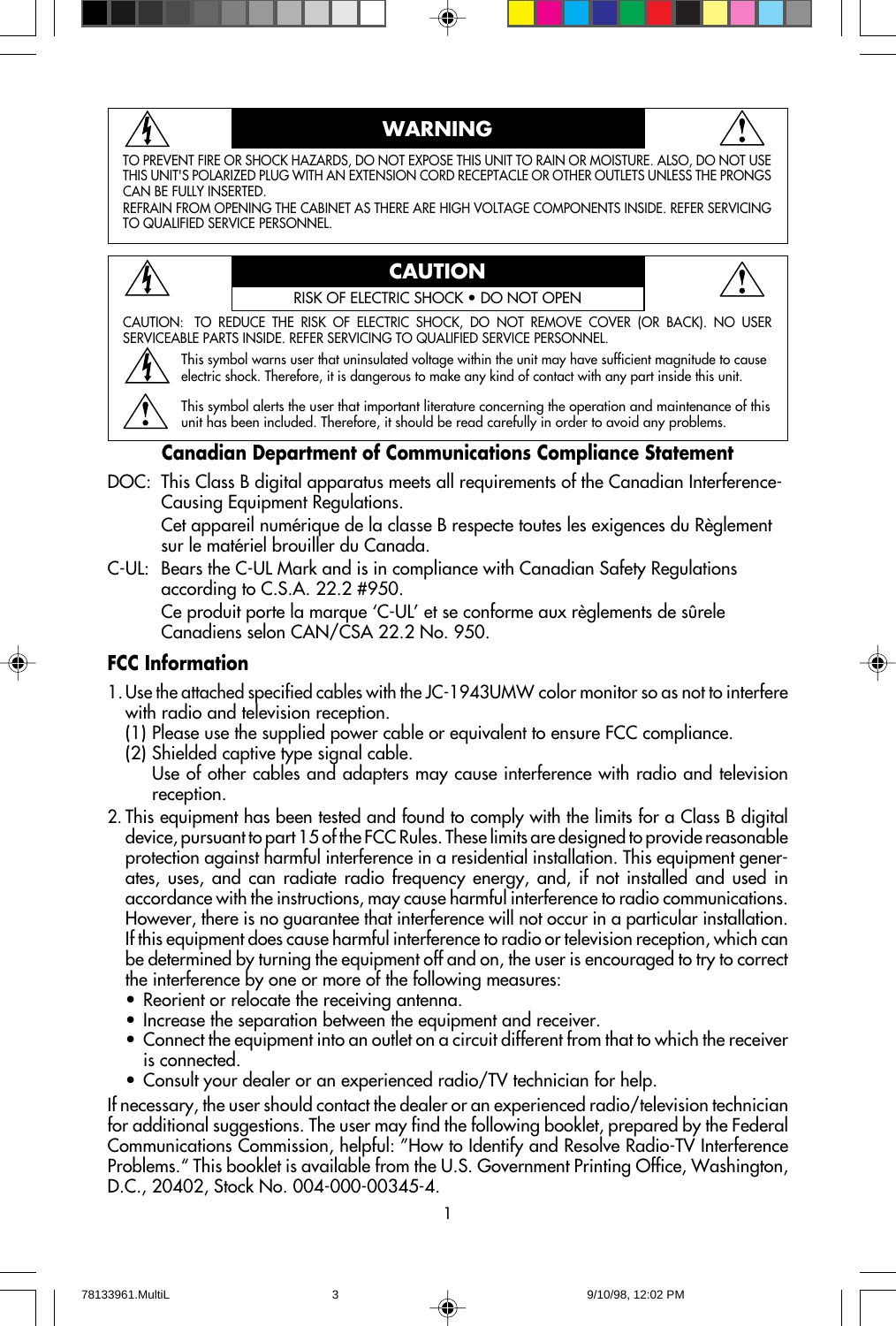## **Contents**

Your new NEC Technologies MultiSync® A900™ Monitor box<sup>\*</sup> should contain the following:

- MultiSync A900 (JC-1943UMW) Monitor with tilt/swivel base
- Power Cord
- Captive Signal Cable
- User's Manual
- 



2

\* Remember to save your original box and packing material to transport or ship the monitor.

Note: You can register your product on the Internet at http://www.prodreg.com/nec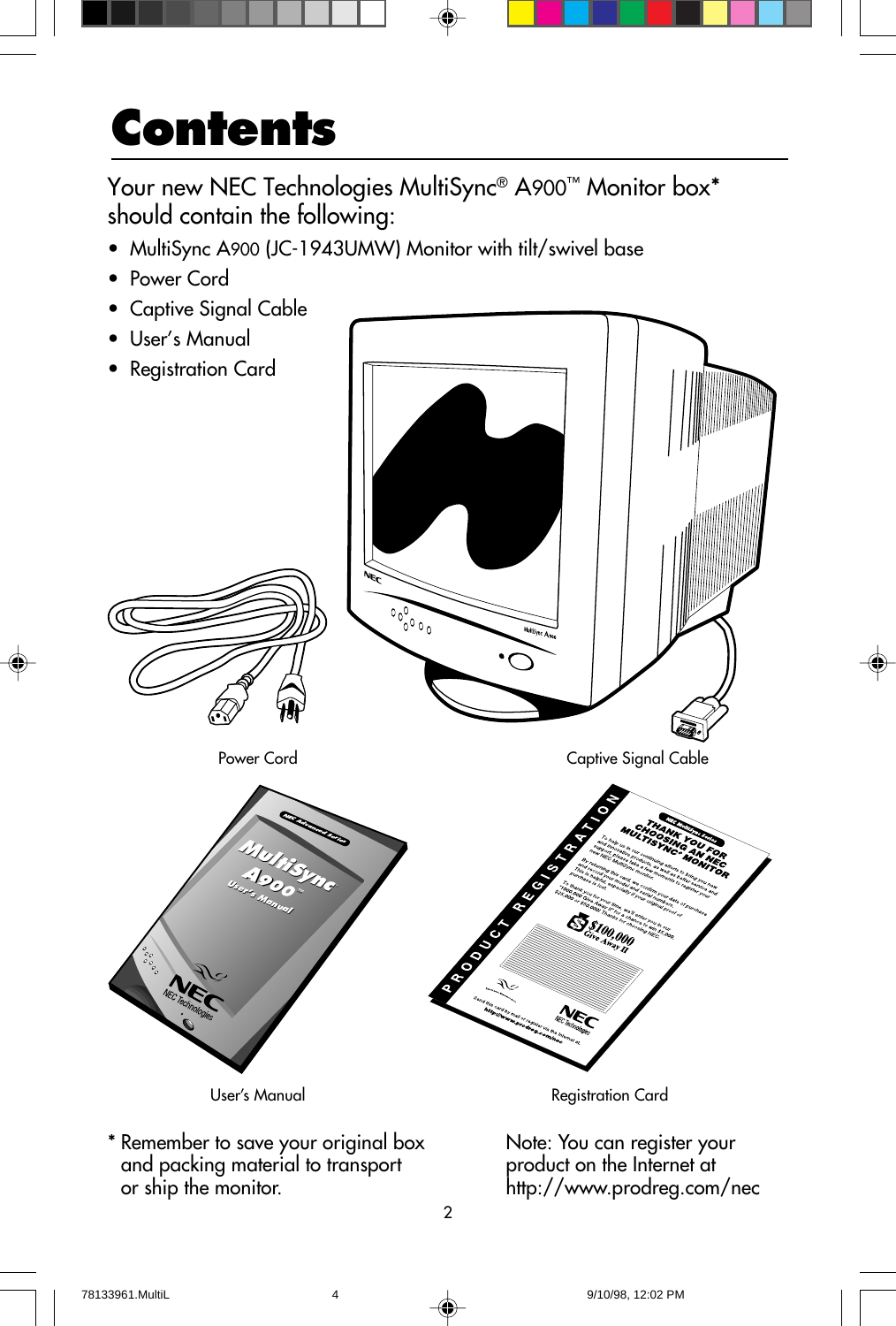# **Quick Start**

To attach the MultiSync® A900™ monitor to your system, follow these instructions:

- 1. Turn off the power to your computer.
- 2. If necessary, install the display card into your system. For more information, refer to the display card manual.
- 3. For the PC: Connect the 15-pin mini D-SUB of the captive signal cable to the connector of the display card in your system (Figure A.1). Tighten all screws.

For the Mac: Connect the MultiSync A900 Macintosh cable adapter (not included) to the monitor connector on the Macintosh (Figure B.1). Attach the 15-pin mini D-SUB end of the captive signal cable to the MultiSync A900 Macintosh cable adapter on the computer (Figure B.1). Tighten all screws.

#### **NOTE: To obtain the MultiSync A900 Macintosh cable adapter, call NEC Technologies at (800) 820-1230.**

- 4. For download information on the Windows® 95/98 INF file for your MultiSync A900 monitor, refer to the **References** section of this User's Manual.
- 5. Connect one end of the power cord to the MultiSync A900 monitor and the other end to the power outlet (Figure C.1).
- 6. Turn on the monitor (Figure D.1) and the computer.
- NOTE: If you have any problems, please refer to the **Troubleshooting** section of this User's Manual.



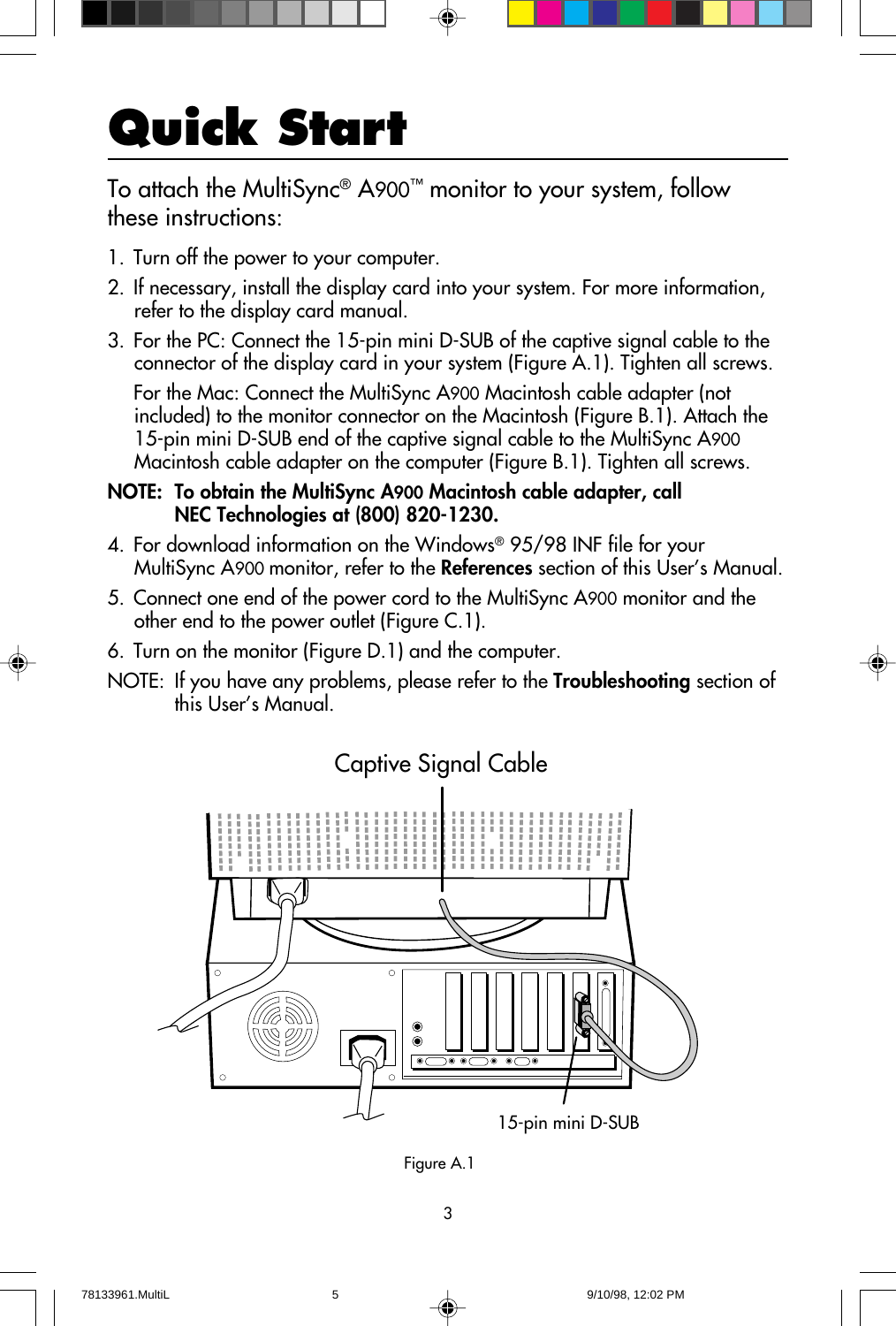

◈

 $\bf \Phi$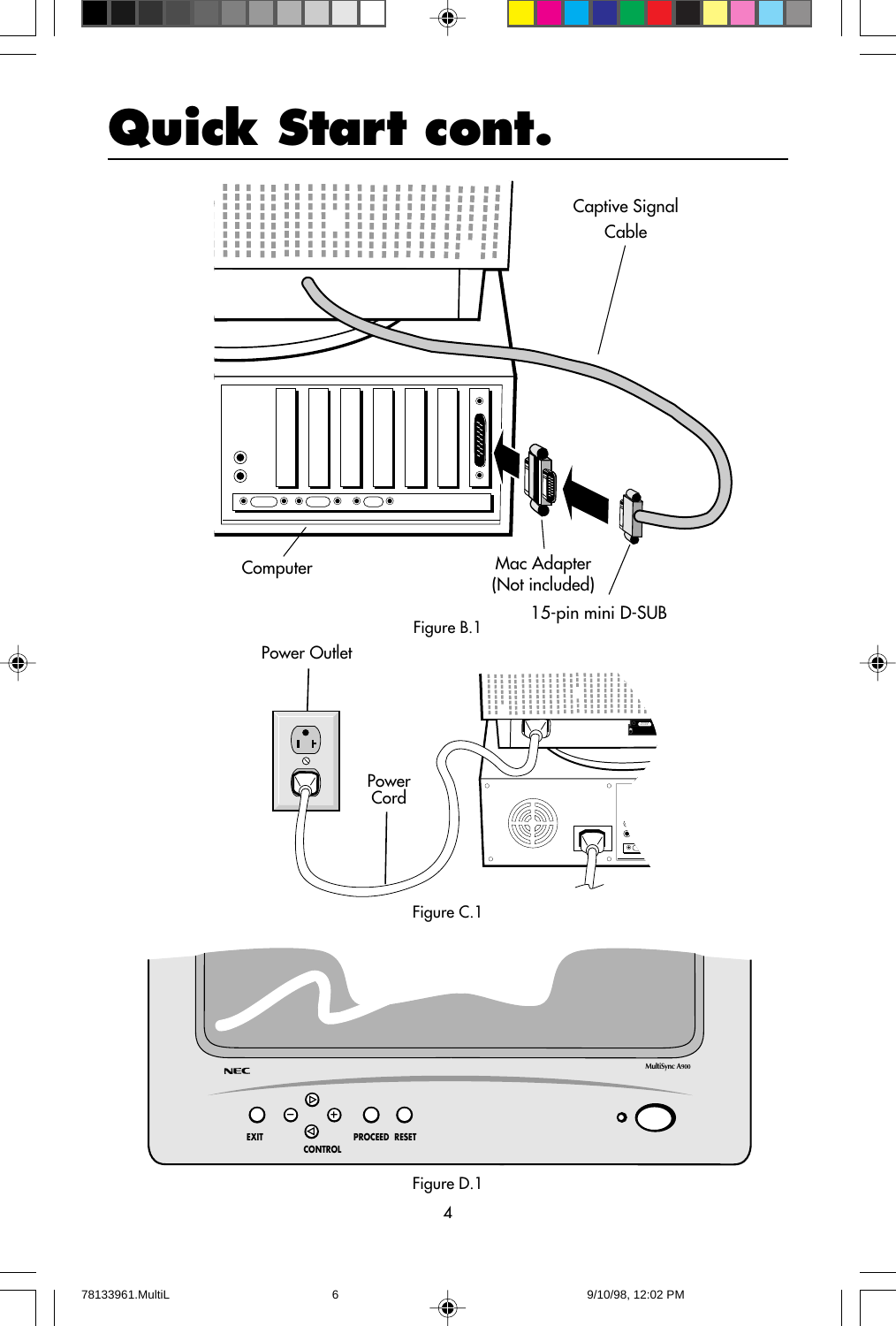## **Controls**

OSM™ (On-Screen Manager) control buttons on the front of the monitor function as follows:

| <b>EXIT</b>                                          | Exits the OSM controls.                                                              |
|------------------------------------------------------|--------------------------------------------------------------------------------------|
| CONTROL $\blacktriangleleft$ / $\blacktriangleright$ | Moves the highlighted area left/right to select one of the controls.                 |
| CONTROL $+/-$                                        | Moves the bar in the $+$ or $-$ direction to increase or decrease<br>the adjustment. |
| <b>PROCEED</b><br><b>RESET</b>                       | Enters OSM menu and selects icons at the top of the menu.                            |
|                                                      | Resets the highlighted control to the factory setting.                               |

### **<b>Brightness/Contrast Controls**

in Adjusts the overall image and background screen brightness.

Adjusts the image brightness in relation to the background.

### **Size and Position Controls**

- $\overline{+}\overline{+}$  Moves the image horizontally (left or right).
- $\overrightarrow{C}$  Moves the image vertically (up or down).
- $\overline{P}$  Increases or decreases the horizontal size of the image.
- $\lceil \frac{1}{k} \rceil$  Increases or decreases the vertical size of the image.

### **Geometry Controls**

The **Geometry** controls allow you to adjust the curvature or angle of the sides of your display.

- Increases or decreases the curvature of the sides either inward or outward.
- Increases or decreases the curvature of the sides either to the left or right.

Increases or decreases the tilt of the sides either to the left or right.

Increases or decreases the top of the screen to be the same as the bottom.

**T** Rotates the entire display clockwise or counterclockwise

### **Color Control/AccuColor® Control System**

Two color presets select the desired color setting. Each color setting is adjusted at the factory to the stated Kelvin.

5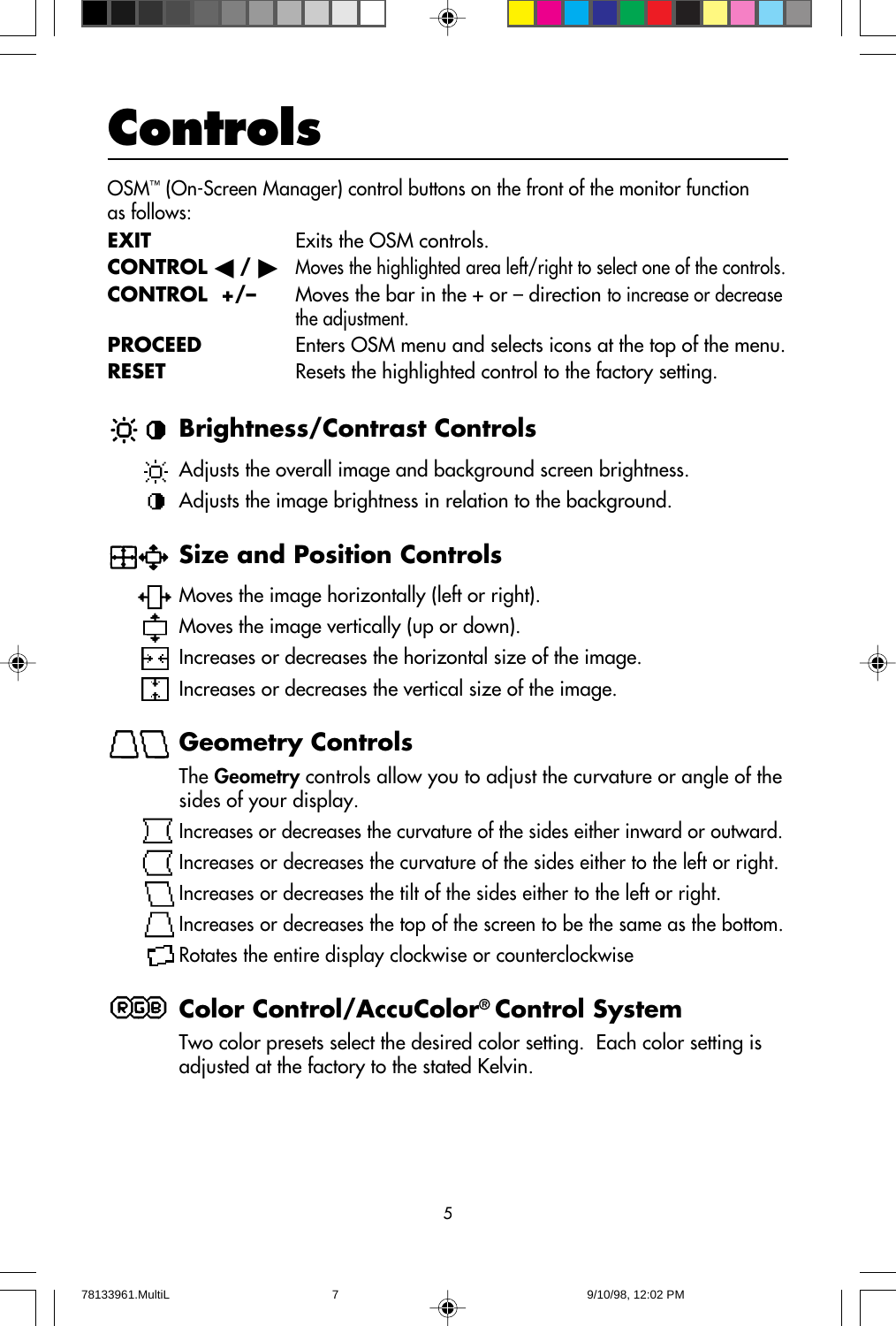## **Controls cont.**



### **Tools 1**

**MII** Reduces horizontal moire patterns.

Reduces vertical moire patterns.



### **Tools 2**

**Degauss Control:** Eliminates the buildup of stray magnetic fields that alter the correct scan of the electron beams and affect the purity of the screen colors, focus and convergence. When activated, your screen image will jump and waver a bit as the screen is demagnetized.

**Caution: Please allow a minimum of 20 minutes to elapse between uses of the Degauss Control.**

Indicates the frequency setting of the monitor.

**IPM**™ **System:** On: The IPM System works normally and all stages of energy savings are utilized.

- Off: The Off Mode of the IPM System is not used.
- NOTE: For standard systems and graphics boards, keep the factory setting at **ON**.
- Selecting **ALL RESET** allows you to reset all OSM™ control settings back to the factory settings **except IPM System**. Individual settings can be reset by highlighting the control to be reset and pressing the **RESET** button.

6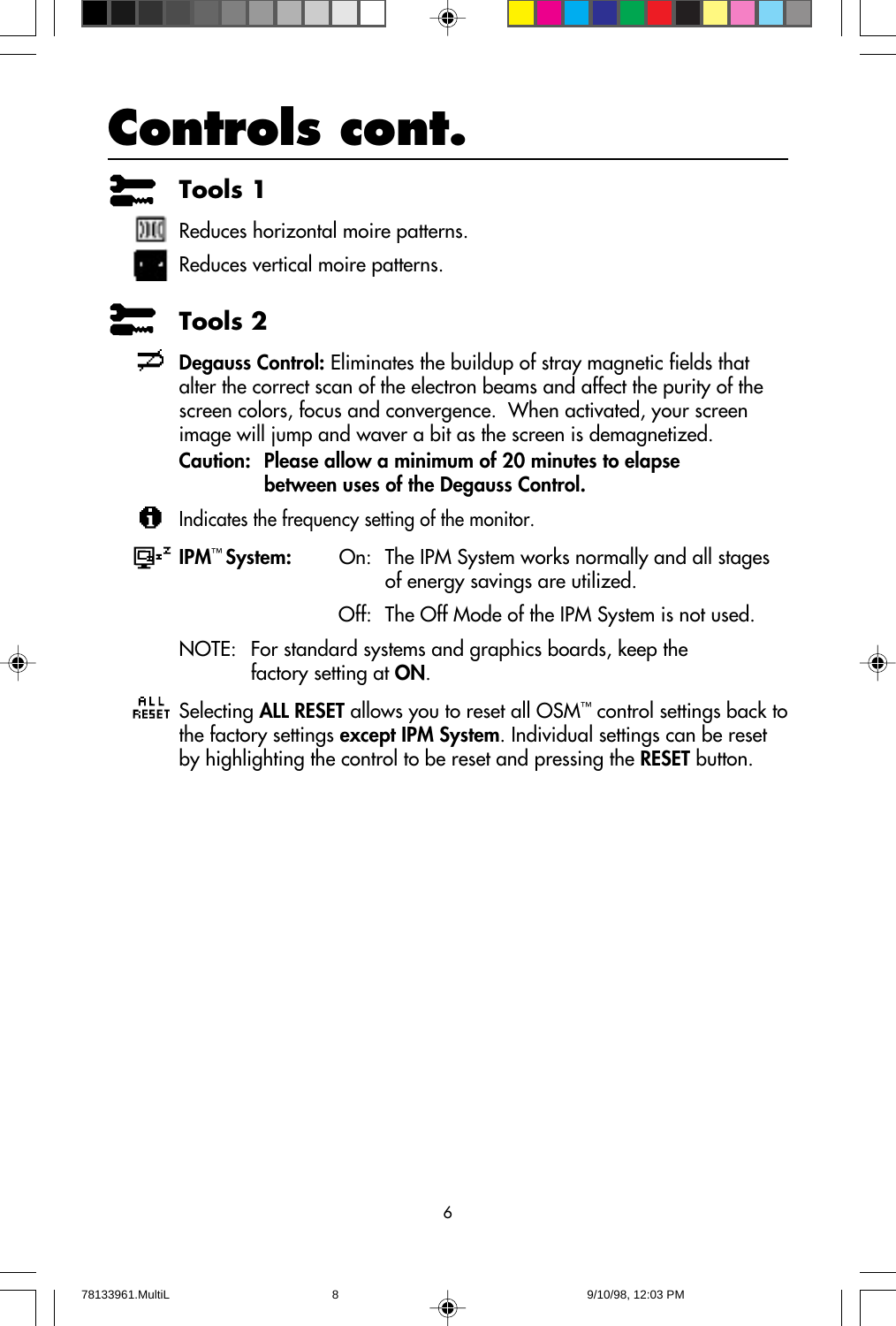## **Recommended Use**

#### **Safety Precautions and Maintenance**



FOR OPTIMUM PERFORMANCE, PLEASE NOTE THE FOLLOWING WHEN SETTING UP AND USING THE MULTISYNC® A900™ COLOR MONITOR:



- **DO NOT OPEN THE MONITOR.** There are no user serviceable parts inside and opening or removing covers may expose you to dangerous shock hazards or other risks. Refer all servicing to qualified service personnel.
- **•** Do not spill any liquids into the cabinet or use your monitor near water.
- **•** Do not insert objects of any kind into the cabinet slots, as they may touch dangerous voltage points, which can be harmful or fatal or may cause electric shock, fire or equipment failure.
- **•** Do not place any heavy objects on the power cord. Damage to the cord may cause shock or fire.
- **•** Do not place this product on a sloping or unstable cart, stand or table, as the monitor may fall, causing serious damage to the monitor.
- **•** Keep the monitor away from high capacity transformers, electric motors and other devices such as external speakers or fans, which may create strong magnetic fields.
- **•** If possible, position the monitor so that it is facing the east to minimize the effects of the earth's magnetic field.
- **•** Changing the direction of the monitor while it is powered on may cause image discoloration. To correct this, turn the monitor off for 20 minutes before powering it back on.
- **•** When operating the MultiSync A900 with its AC 220-240V worldwide power supply, use a power supply cord that matches the power supply voltage of the AC power outlet being used. The power supply cord you use must have been approved by and comply with the safety standards of your country. (Type H05VV-F should be used except in UK)
- **•** In UK, use a BS-approved power cord with molded plug having a black (5A) fuse installed for use with this monitor. If a power cord is not supplied with this monitor, please contact your supplier.

Immediately unplug your monitor from the wall outlet and refer servicing to qualified service personnel under the following conditions:

- **•** When the power supply cord or plug is damaged.
- **•** If liquid has been spilled, or objects have fallen into the monitor.
- **•** If the monitor has been exposed to rain or water.
- **•** If the monitor has been dropped or the cabinet damaged.
- **•** If the monitor does not operate normally by following operating instructions.



- **•** Allow adequate ventilation around the monitor so that heat can properly dissipate. Do not block ventilated openings or place the monitor near a radiator or other heat sources. Do not put anything on top of monitor.
- **•** The power cable connector is the primary means of detaching the system from the power supply. The monitor should be installed close to a power outlet which is easily accessible.
- **•** Handle with care when transporting. Save packaging for transporting.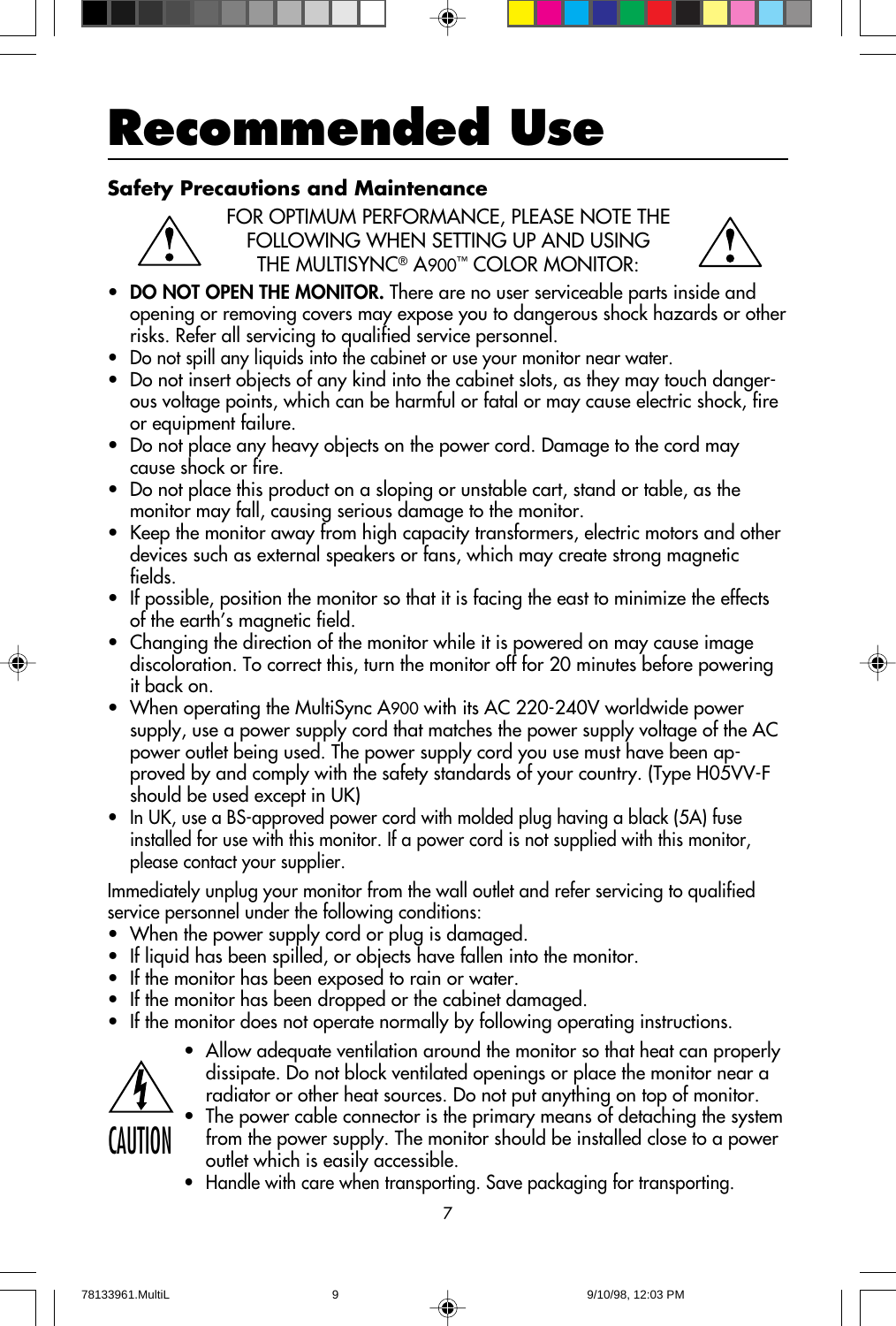## **Recommended Use cont.**

CORRECT PLACEMENT AND ADJUSTMENT OF THE MONITOR CAN REDUCE EYE, SHOULDER AND NECK FATIGUE. CHECK THE FOLLOWING WHEN YOU POSITION THE MONITOR:

- **•** Adjust the monitor height so that the top of the screen is at or slightly below eye level. Your eyes should look slightly downward when viewing the middle of the screen.
- **•** Position your monitor no closer than 12 inches and no further away than 28 inches from your eyes. The optimal distance is 18 inches.
- **•** Rest your eyes periodically by focusing on an object at least 20 feet away. Blink often.

**•** Position the monitor at a 90° angle to



- windows and other light sources to minimize glare and reflections. Adjust the monitor tilt so that ceiling lights do not reflect on your screen.
- **•** If reflected light makes it hard for you to see your screen, use an anti-glare filter.
- **•** Clean your monitor regularly. Use a lint-free, non-abrasive cloth and a non-alcohol, neutral, non-abrasive cleaning solution or glass cleaner to minimize dust.
- Adjust the monitor's brightness and contrast controls to enhance readability.
- **•** Use a document holder placed close to the screen.
- **•** Position whatever you are looking at most of the time (the screen or reference material) directly in front of you to minimize turning your head while you are typing.
- **•** Get regular eye checkups.

#### **Ergonomics**

To realize the maximum ergonomics benefits, we recommend the following:

- Adjust the Brightness until the background raster disappears
- Do not position the Contrast control to its maximum setting
- Use the preset Size and Position controls with standard signals
- Use the preset Color Setting and Sides Left/Right controls
- Use non-interlaced signals with a vertical refresh rate between 75-160Hz
- Do not use primary color blue on a dark background, as it is difficult to see and may produce eye fatigue due to insufficient contrast

For more detailed information on setting up a healthy work environment, call NEC at (800) 820-1230, NEC FastFacts™ information at (800) 366-0476 and request document #900108 or write the American National Standard for Human Factors Engineering of Visual Display Terminal Workstations – ANSI-HFS Standard No. 100-1988 – The Human Factors Society, Inc. P.O. Box 1369, Santa Monica, California 90406.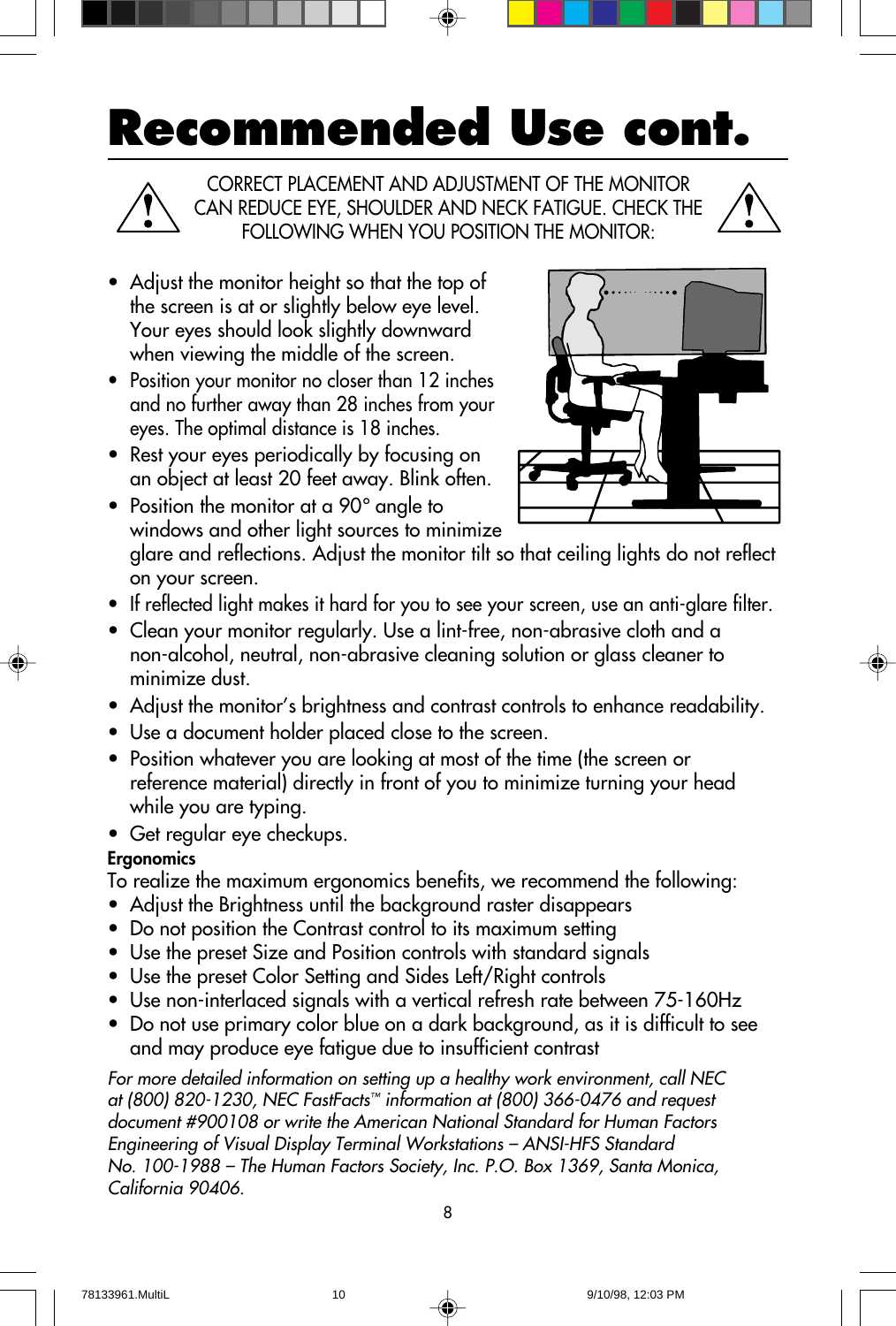# **Specifications**

| <b>Monitor</b><br><b>Specifications</b>                                                                                                  | MultiSync® A900™<br><b>Monitor</b>                                                                                                                                               | <b>Notes</b>                                                                                                                                                                                         |
|------------------------------------------------------------------------------------------------------------------------------------------|----------------------------------------------------------------------------------------------------------------------------------------------------------------------------------|------------------------------------------------------------------------------------------------------------------------------------------------------------------------------------------------------|
| Picture Tube<br>Diagonal:<br>Viewable Image Size:<br>Radius:                                                                             | 19 inch<br>18.0 inch<br>1330 mm                                                                                                                                                  | 90° deflection, 0.28 mm trio dot pitch,<br>medium short persistence phosphor,<br>multi-layered, anti-static screen coating,<br>semi-tint screen, Invar Shadow Mask and<br>OptiClear® screen surface. |
| Video:<br><b>Input Signal</b><br>Sync:                                                                                                   | ANALOG 0.7 Vp-p/75 Ohms<br>Separate sync. TTL Level<br>Horizontal sync. Positive/Negative<br>Vertical sync. Positive/Negative<br>Composite sync. (Positive/Negative) (TTL Level) |                                                                                                                                                                                                      |
| <b>Display Colors</b><br>Analog input:                                                                                                   | Unlimited number of Colors                                                                                                                                                       | Depends on display card used.                                                                                                                                                                        |
| Horizontal:<br>Synchronization<br>Vertical:<br>Range                                                                                     | 31 kHz to 92 kHz<br>55 Hz to 160 Hz                                                                                                                                              | Automatically<br>Automatically                                                                                                                                                                       |
| <b>Resolutions Supported</b><br>Resolution based on horizontal and<br>vertical frequencies only                                          | 640 x 480 @ 60 to 160 Hz<br>800 x 600 @ 55 to 145 Hz<br>832 x 624 @ 55 to 138 Hz<br>1024 x 768 @ 55 to 114 Hz<br>1152 x 870 @ 55 to 100 Hz                                       | Some systems may not support<br>all modes listed.                                                                                                                                                    |
|                                                                                                                                          | 1280 x 1024 @ 55 to 85 Hz<br>1600 x 1200 @ 55 to 73 Hz                                                                                                                           | NEC cites recommended resolution at<br>85 Hz for optimal display performance                                                                                                                         |
| Horizontal:<br>Active Display Area<br>Vertical:<br>(Factory Setting)                                                                     | 356 mm/14.0 inches<br>267 mm/10.5 inches                                                                                                                                         | Dependent upon signal timing used,<br>and does not include border area.                                                                                                                              |
| Active Display Area<br>(Full Scan)                                                                                                       | 366 mm/14.4 inches<br>274 mm/10.8 inches                                                                                                                                         | Dependent upon signal timing used,<br>and does not include border area.                                                                                                                              |
| Power Supply                                                                                                                             | AC 100 - 120 V/220 - 240 V, 50/60 Hz                                                                                                                                             |                                                                                                                                                                                                      |
| <b>Current Rating</b>                                                                                                                    | 2.0A @ 100 - 120 V/1.2A @ 220 - 240 V                                                                                                                                            |                                                                                                                                                                                                      |
| <b>Dimensions</b>                                                                                                                        | 447 mm (W) x 462 mm (H) x 479 mm (D)<br>17.6 inches (W) x 18.2 inches (H) x 18.9 inches (D)                                                                                      |                                                                                                                                                                                                      |
| Weight                                                                                                                                   | 23.5 kg<br>51.8 lbs                                                                                                                                                              |                                                                                                                                                                                                      |
| <b>Environmental Considerations</b><br><b>Operating Temperature:</b><br>Humidity:<br>Feet:<br>Storage Temperature:<br>Humidity:<br>Feet: | $0^{\circ}$ C to +35 $^{\circ}$ C<br>30% to 80%<br>0 to 10,000 Feet<br>$-20^{\circ}$ C to $+60^{\circ}$ C<br>10% to 90%<br>0 to 45,000 Feet                                      |                                                                                                                                                                                                      |

⊕

NOTE: Technical specifications are subject to change without notice.

9

◈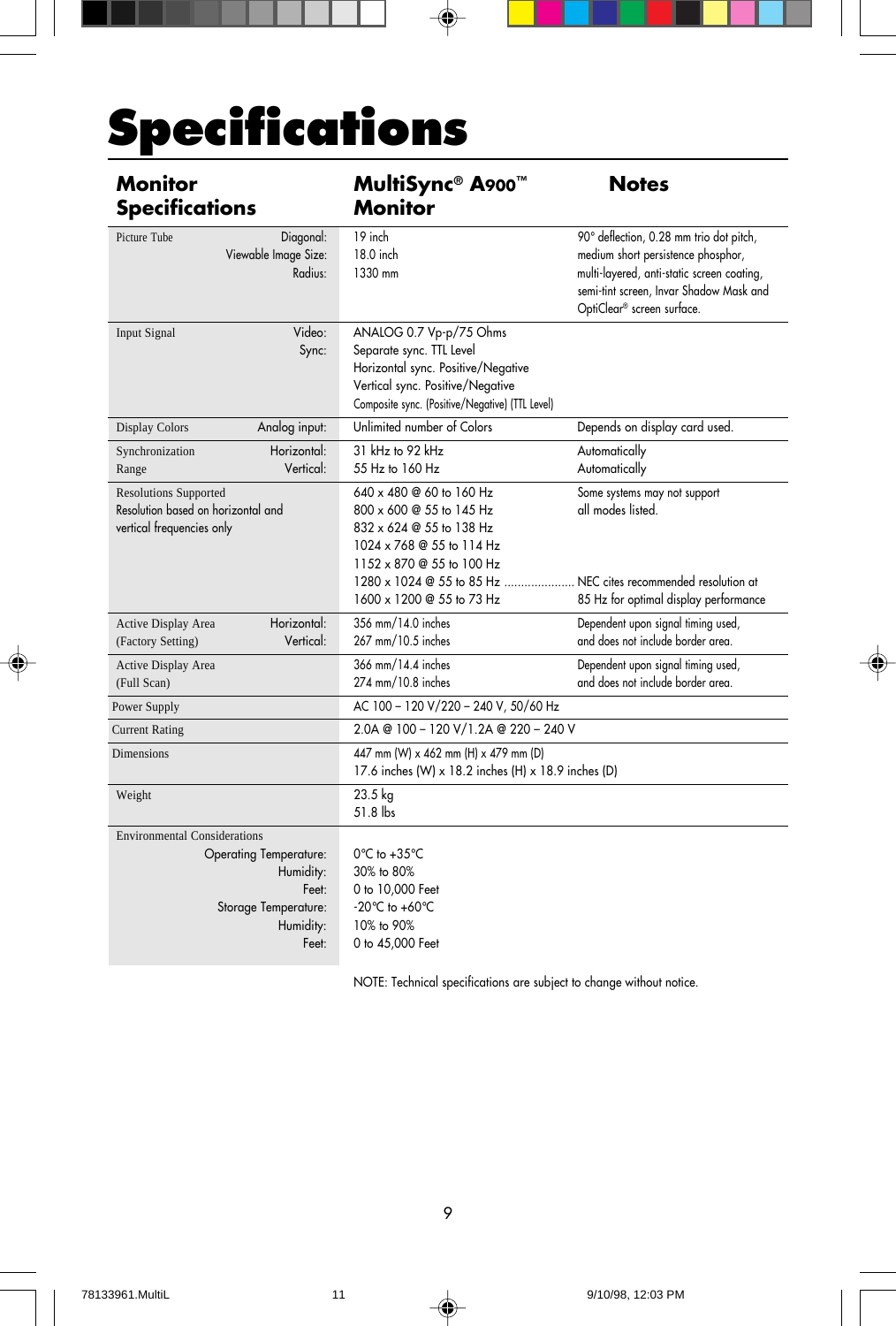### **Features**

**OptiClear® Screen Surface:** Reduces reflection and glare and increases contrast without sacrificing focus level, clarity or brightness. Along with the flat square technology CRT, a high contrast screen with 0.28 mm trio dot pitch delivers crisp, clean text and graphics.

**Invar Shadow Mask:** Holes in the thin metal sheet behind the glass of the CRT surface correspond to each phosphor dot on the inner surface of the CRT's faceplate, allowing the correct electron beam (red, green, blue) to hit the correct color phosphor for improved focus, brightness and color.

**Dual Dynamic Beam Focus:** Provides precise, continuous focus adjustments of the electron beams and optimum image quality, even to the far edges of the screen.

**AccuColor® Control System:** Allows you to change between two color settings on your display to match your personal preference.

**OSM™ (On-Screen Manager) Controls:** Allow you to quickly and easily adjust all elements of your screen image via simple to use on-screen menus.

**ErgoDesign® Features:** Enhance human ergonomics to improve the working environment, protect the health of the user and save money. Examples include OSM controls for quick and easy image adjustments, tilt/swivel base for preferred angle of vision and compliance with MPRII guidelines for lower emissions.

**Plug and Play:** The Microsoft**®** solution with the Windows**®**95/98 operating system facilitates setup and installation by allowing the monitor to send its capabilities (such as screen size and resolutions supported) directly to your computer, automatically optimizing display performance.

**IPM™ (Intelligent Power Manager) System:** Provides innovative power-saving methods that allow the monitor to shift to a lower power consumption level when on but not in use, saving two-thirds of your monitor energy costs, reducing emissions and lowering the air conditioning costs of the workplace.

**Reduced Magnetic Field™ Technology:** Reduces magnetic and alternating electric field emissions and static electricity, addressing ergonomic concerns regarding potential risks from extended computer monitor use.

**Multiple Frequency Technology:** Automatically adjusts monitor to the display card's scanning frequency, thus displaying the resolution required.

**FullScan™ Capability:** Allows you to use the entire screen area in most resolutions, significantly expanding image size.

OSM Display Screen Copyright 1998 by NEC Technologies, Inc.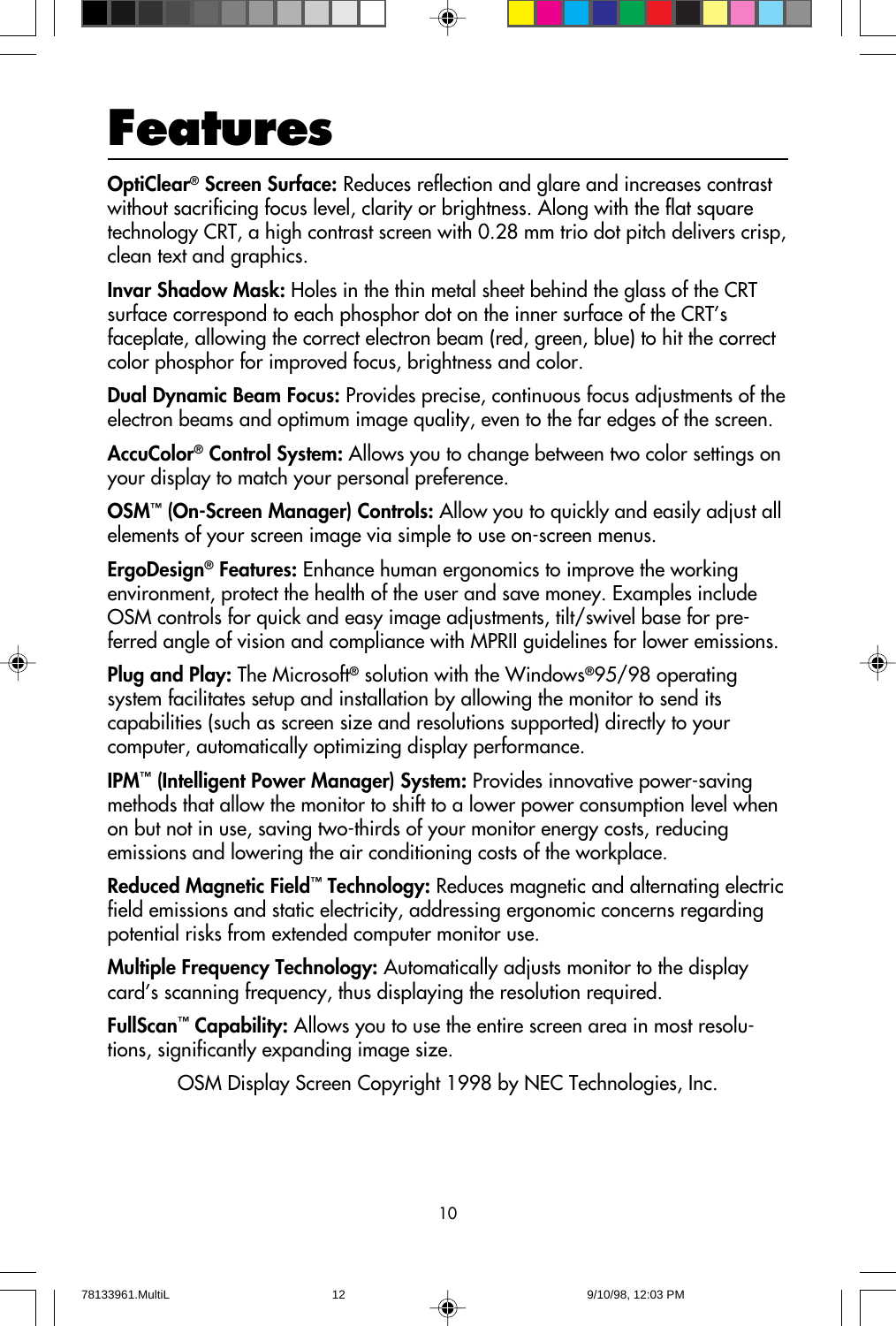# **Troubleshooting**

#### **No picture**

- Display card should be completely seated in its slot.
- Power Button and computer power switch should be in the ON position.
- Signal cable should be completely connected to display card/computer.
- Check connector for bent or pushed-in pins.

#### **Image is scrolling or unstable**

- Signal cable should be completely attached to the computer.
- Check pin assignments and signal timings of the monitor and your display card with respect to recommended timings and pin assignments.
- If the Macintosh cable adapter is used, check for proper connection or make sure the display card is Macintosh compatible and that the card is properly seated in the computer.

**LED on monitor is not lit** (no green, orange, yellow color can be seen)

• Power Switch should be in the ON position and power cord should be connected.

### **Picture is fuzzy or color looks blotchy**

- Adjust Brightness and Contrast Controls.
- Access the Degauss Control through OSM™ controls. Activate the Degauss Control.
	- CAUTION: A minimum interval of 20 minutes should elapse before the Deguass Control is used a second time when not switching between modes.

#### **Picture bounces or a wavy pattern is present in the picture**

- Move electrical devices that may be causing electrical interference away from the monitor.
- See inside cover of User's Manual for FCC information.

#### **Edges of the display image are not square**

- Use the OSM Geometry Controls to straighten the edges.
- If possible, position the front of the monitor facing east.

#### **Display image is not centered, too small, or too large**

• Use the OSM Size and Position Controls to adjust the image.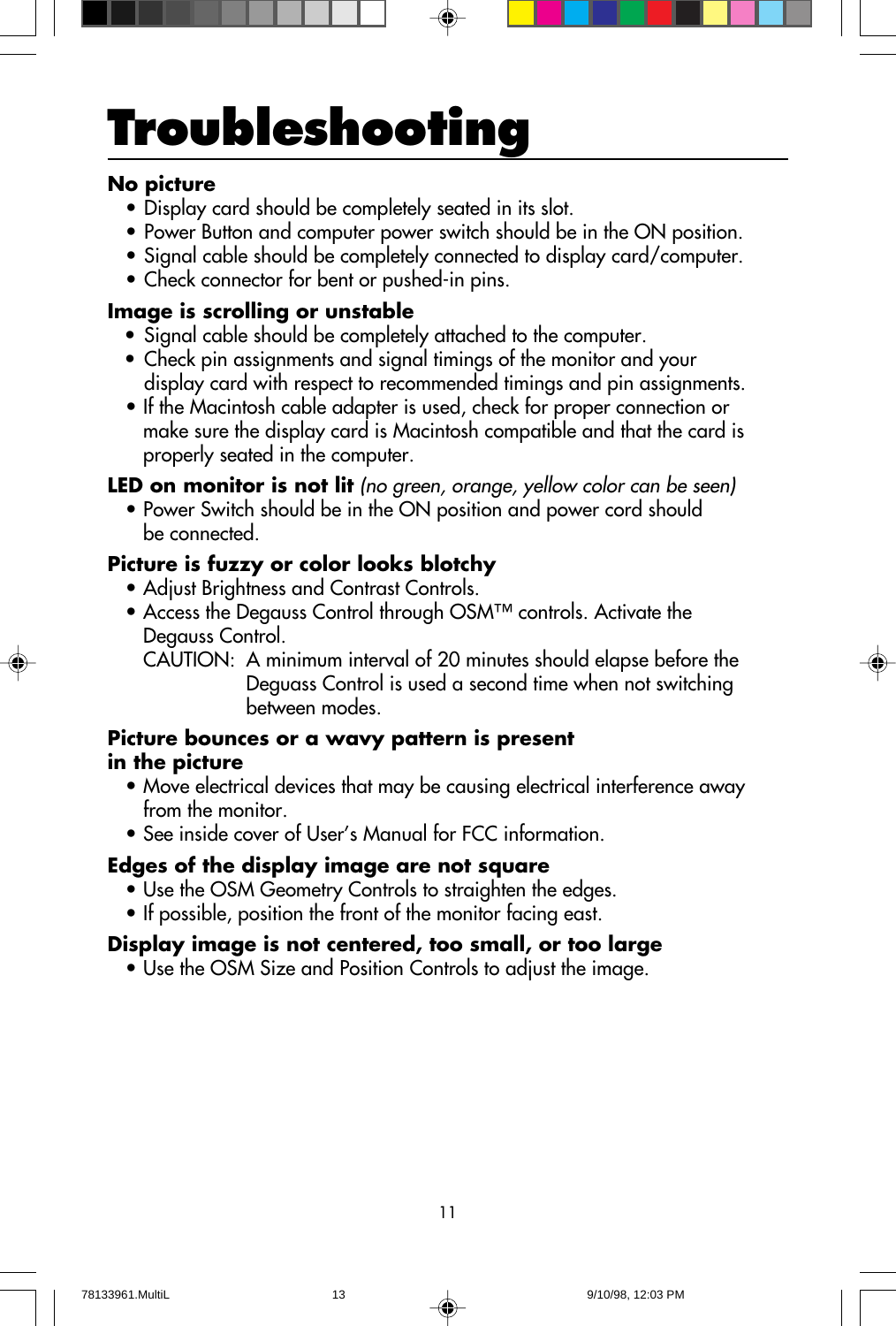## **References**

### **• BBS (978) 742-8706**

NEC Technologies' Remote Bulletin Board System is an electronic service accessible with your system and a modem. Communication parameters are: 300/1200/2400/9600/14.4k/28.8k bps, no parity, 8-data bits, 1 stop bit

#### **• Customer Service/ Technical Support (800) 632-4662 Fax (978) 742-7049**

#### **• Electronic Channels:**

Internet e-mail: tech-support@nectech.com Internet ftp site: ftp.nectech.com World Wide Web: http://www.nectech.com Windows® 95/98 INF file: http://www.nec.com/drivers/graphic.htm Then download the file NECMSINF.ZIP

| • FastFacts™ Information        | (800) 366-0476                                                                                           |                   |
|---------------------------------|----------------------------------------------------------------------------------------------------------|-------------------|
| <b>INFORMATION</b>              | <b>DESCRIPTION</b>                                                                                       | <b>DOCUMENT #</b> |
| MultiSync® A900™ monitor        | Detailed monitor information                                                                             | 194301            |
| Glossary                        | Definition of terms related<br>to functions, features and<br>installation of the<br>MultiSync monitor    | 900203            |
| More Information                | Names and addresses of<br>other groups involved in<br>standards and features of<br>the MultiSync monitor | 900204            |
| Macintosh Connection            | Detailed information on<br>connecting the MultiSync<br>monitor to a Macintosh                            | 153006            |
| <b>Healthy Work Environment</b> | Detailed information on<br>setting up a healthy work<br>environment                                      | 900108            |
| • Literature & Sales Info       | (800) NEC-INFO [(800) 632-4636]                                                                          |                   |
| • MultiSync Fulfillment         | (800) 820-1230<br>[For software & accessories]                                                           |                   |
| • TeleSales                     | (800) 284-4484                                                                                           |                   |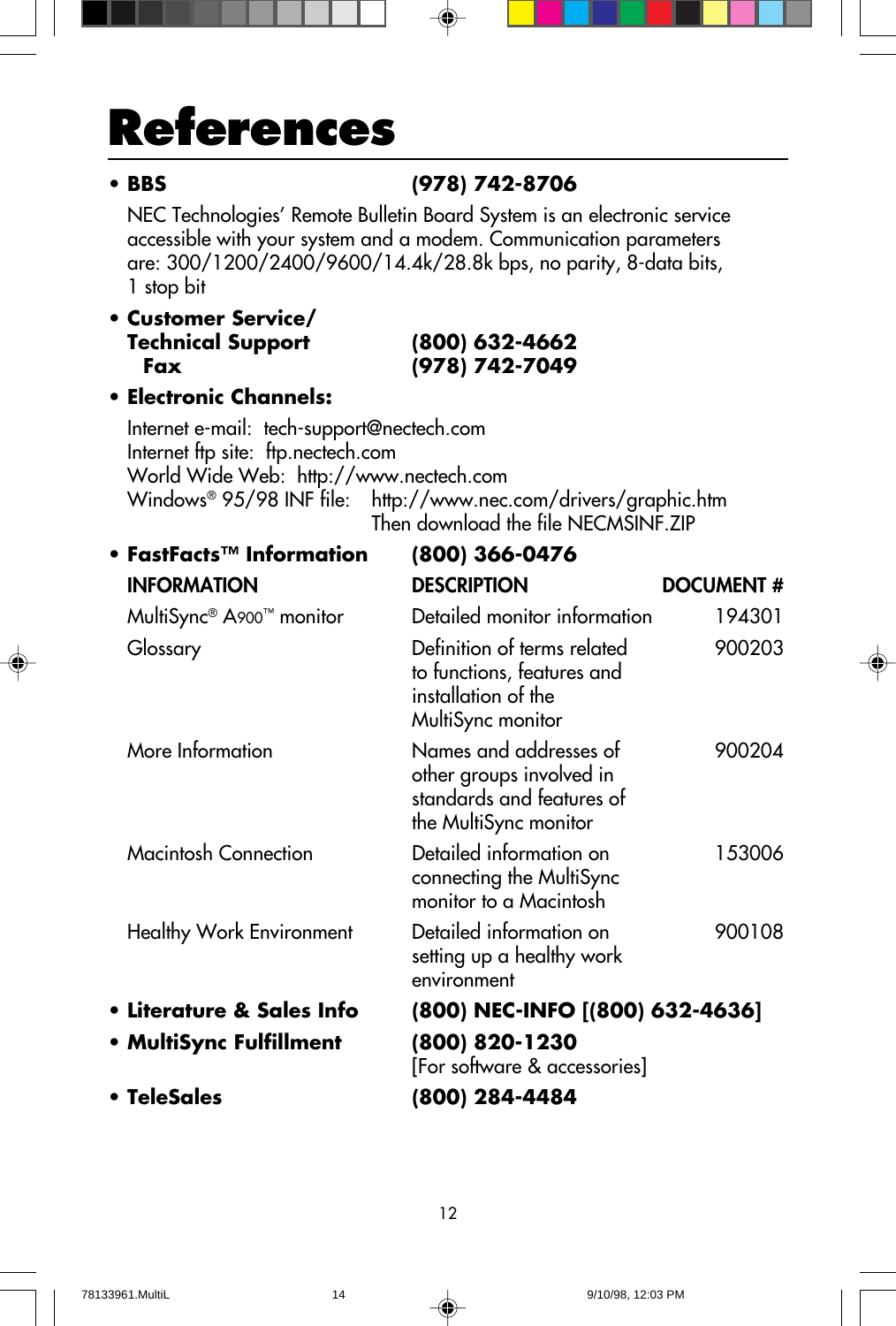## **Limited Warranty**

NEC Technologies, Inc. (hereinafter "NECTECH"), warrants this Product to be free from defects in material and workmanship and, subject to the conditions set forth below, agrees to repair or replace (at NECTECH's sole option) any part of the enclosed unit which proves defective for a period of three (3) years from the date of first consumer purchase. Spare parts are warranted for ninety (90) days. Replacement parts or units may be new or refurbished and will meet specifications of the original parts or unit.

This warranty gives you specific legal rights and you may also have other rights which vary from state to state. This warranty is limited to the original purchaser of the Product and is not transferable. This warranty covers only NECTECH-supplied components. Service required as a result of third party components is not covered under this warranty. In order to be covered under this warranty, the Product must have been purchased in the U.S.A. or Canada by the original purchaser. This warranty only covers Product distribution in the U.S.A. or Canada by NECTECH. No warranty service is provided outside of the U.S.A. or Canada. Proof of Purchase will be required by NECTECH to substantiate date of purchase. Such proof of purchase must be an original bill of sale or receipt containing name and address of seller, purchaser, and the serial number of the product.

It shall be your obligation and expense to have the Product shipped, freight prepaid, or delivered to the authorized reseller from whom it was purchased or other facility authorized by NECTECH to render the services provided hereunder in either the original package or a similar package affording an equal degree of protection. All Products returned to NECTECH for service MUST have prior approval, which may be obtained by calling 1-800-632-4662. The Product shall not have been previously altered, repaired, or serviced by anyone other than a service facility authorized by NECTECH to render such service, the serial number of the product shall not have been altered or removed. In order to be covered by this warranty the Product shall not have been subjected to displaying of fixed images for long periods of time resulting in image persistence (afterimage effects), accident, misuse or abuse or operated contrary to the instructions contained in the User's Manual. Any such conditions will void this warranty.

NECTECH SHALL NOT BE LIABLE FOR DIRECT, INDIRECT, INCIDENTAL, CONSEQUENTIAL, OR OTHER TYPES OF DAMAGES RESULTING FROM THE USE OF ANY NECTECH PRODUCT OTHER THAN THE LIABILITY STATED ABOVE. THESE WARRANTIES ARE IN LIEU OF ALL OTHER WARRANTIES EXPRESS OR IMPLIED, INCLUDING, BUT NOT LIMITED TO, THE IMPLIED WARRANTIES OF MERCHANTABILITY OR FITNESS FOR A PARTICULAR PURPOSE. SOME STATES DO NOT ALLOW THE EXCLUSION OF IMPLIED WARRANTIES OR THE LIMITATION OR EXCLUSION OF LIABILITY FOR INCIDENTAL OR CONSEQUENTIAL DAMAGES SO THE ABOVE EXCLUSIONS OR LIMITATIONS MAY NOT APPLY TO YOU.

This Product is warranted in accordance with the terms of this limited warranty. Consumers are cautioned that Product performance is affected by system configuration, software, the application, customer data, and operator control of the system, among other factors. While NECTECH Products are considered to be compatible with many systems, specific functional implementation by the customers of the Product may vary. Therefore, suitability of a Product for a specific purpose or application must be determined by consumer and is not warranted by NECTECH.

For the name of your nearest authorized NECTECH service facility, contact NECTECH at 1-800-632-4662.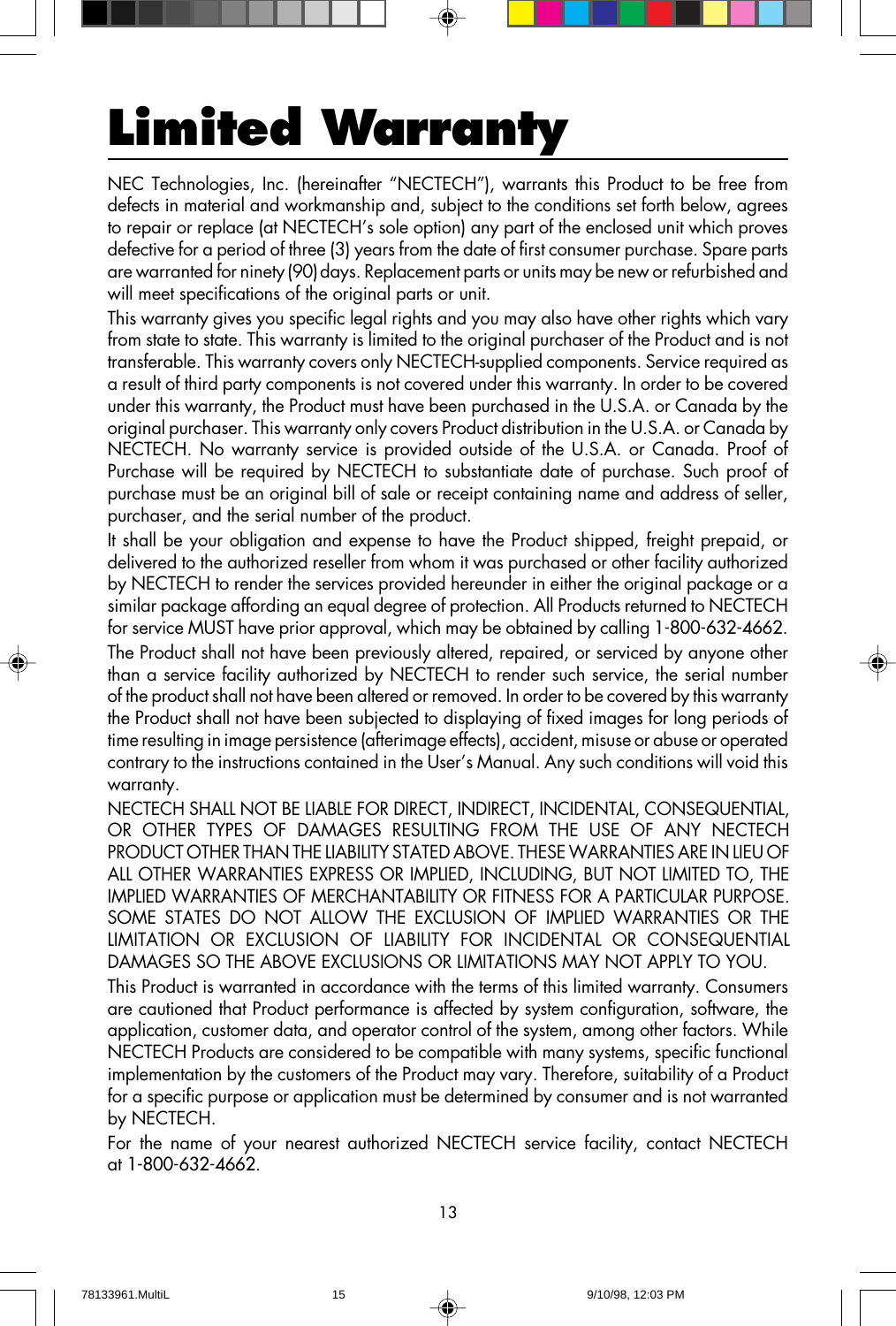

### **Röntgenstrahlung**

Die in diesem Gerät erzeugten Röntgenstrahlen sind durch die eigensichere Kathodenstrahlröhre ausreichend abgeschirmt.

Unsachgemäße Eingriffe, insbesondere Verändern der Hochspannung oder Einbau eines anderen Bildröhrentyps, können dazu führen, daß Röntgenstrahlung in erheblicher Stärke auftritt. So veränderte Geräte entsprechen nicht mehr dieser Zulassung und dürfen nicht betrieben werder.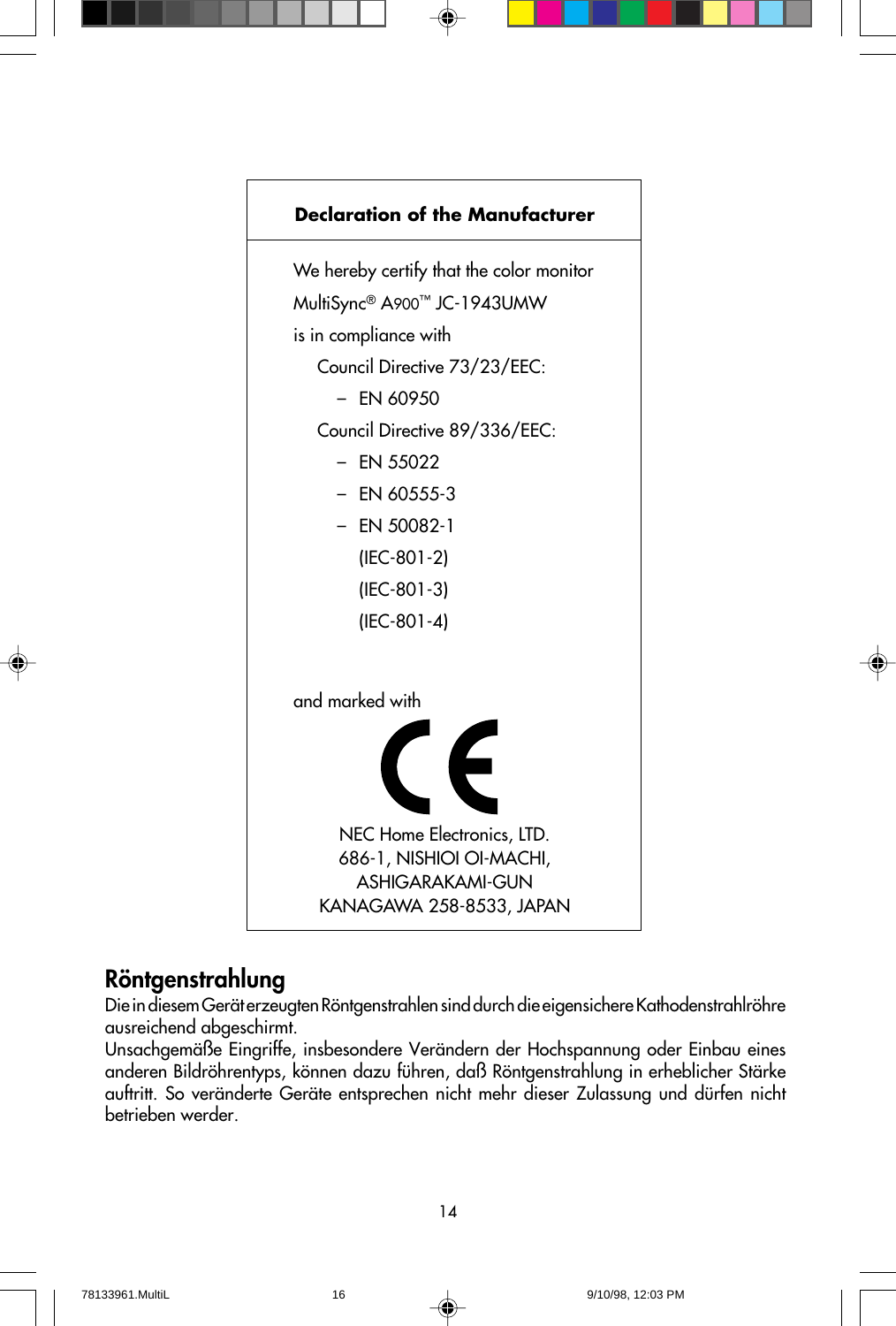

#### **AVERTISSEMENT**



AFIN D'ÉVITER TOUT RISQUE D'INCENDIE OU D'ÉLECTROCUTION, NE PAS EXPOSER CET APPAREIL À LA PLUIE OU À L'HUMIDITÉ. NE PAS UTILISER LA FICHE D'ALIMENTATION POLARISÉE AVEC UNE PRISE DE CORDON DE RALLONGE OU AUTRE QUE SI LES BROCHES PEUVENT ÊTRE ENTIÈREMENT INTRODUITES.

NE PAS OUVRIR LE BOÎTIER, LEQUEL CONTIENT DES COMPOSANTS À HAUTE TENSION. CONFIER TOUS TRAVAUX À DU PERSONNEL TECHNIQUE QUALIFIÉ.

#### **ATTENTION**



RISQUE DE DÉCHARGE ÉLECTRIQUE • NE PAS OUVRIR

ATTENTION : POUR ÉVITER TOUT RISQUE D'ÉLECTROCUTION, NE PAS OUVRIR LE COUVERCLE (L'ARRIÈRE). À L'INTÉRIEUR, AUCUNE PIÈCE NE NÉCESSITE L'INTERVENTION DE L'UTILISATEUR. EN CAS DE PROBLÈME, S'ADRESSER À DU PERSONNEL TECHNIQUE QUALIFIÉ.



Ce symbole est une mise en garde contre les risques d'électrocution que présentent certaines parties dépourvues d'isolation à l'intérieur de l'appareil. Il est donc dangereux d'établir le moindre contact avec ces parties.

Ce symbole prévient l'utilisateur que des instructions d'utilisation et de maintenance de cet appareil sont fournies avec ce mode d'emploi. Par conséquent, celles-ci doivent être lues attentivement pour éviter tout incident.

#### **Déclaration de conformité au Département des Communications Canadien**

DOC : This Class B digital apparatus meets all requirements of the Canadian Interference-Causing Equipment Regulations.

Cet appareil numérique de classe B respecte toutes les exigences du Règlement sur le matériel à l'origine d'interférences du Canada.

C-UL : Bears the C-UL Mark and is in compliance with Canadian Safety Regulations according to C.S.A. 22.2 #950.

Ce produit porte la marque «C-UL» et est conforme aux règlements de sûreté canadiens selon CAN/CSA 22.2 No. 950.

#### **Informations FCC**

- 1. Utiliser les câbles spécifiés fournis avec le moniteur couleur JC-1943UMW afin de ne pas provoquer d'interférences avec la réception radio et télévision.
	- (1) Prière d'utiliser le câble d'alimentation fourni ou équivalent pour assurer la conformité FCC.
	- (2) Câble de signal de type captif blindé.

L'utilisation d'autres câbles et adaptateurs peut provoquer des interférences avec la réception radio et télévision.

2. Cet appareil a passé avec succès les tests de conformité des spécifications d'équipements de Classe A, section 15 de la réglementation FCC. Ces spécifications ont été établies pour garantir un niveau inoffensif des interférences produites pour une utilisation dans un lieu public. Cet appareil génère et utilise et peut irradier des fréquences radio et, s'il n'est pas installé et utilisé en accord avec les directives de ce mode d'emploi, il peut causer des interférences néfastes aux communications radio. Cependant, il n'est pas garanti qu'aucune interférence ne se produira dans une installation particulière.

Si cet appareil provoque des interférences nuisibles à la réception radio ou télévision, lesquelles peuvent être décelées en allumant et en éteignant l'appareil, il est recommandé à l'utilisateur d'essayer de corriger les interférences en prenant une ou plusieurs des mesures suivantes :

- Réorienter ou repositionner l'antenne de réception.
- Augmenter l'espacement entre l'appareil et le récepteur.
- Connecter l'appareil à une prise de courant sur un circuit différent de celui sur lequel le récepteur est connecté.
- Consulter son revendeur ou un technicien radio/TV expérimenté pour obtenir de l'aide.

Si nécessaire, l'utilisateur doit contacter le revendeur ou un technicien radio/TV afin d'obtenir des informations supplémentaires. L'utilisateur peut se procurer le livret utile suivant, préparé par la Commission Fédérale des Communications : «How to Identify and Resolve Radio-TV Interference Problems» (comment cerner et résoudre les problèmes d'interférences radio/TV). Ce livret est disponible auprès du U.S. Government Printing Office, Washington, D.C., 20402, Stock No. 004-000-00345-4.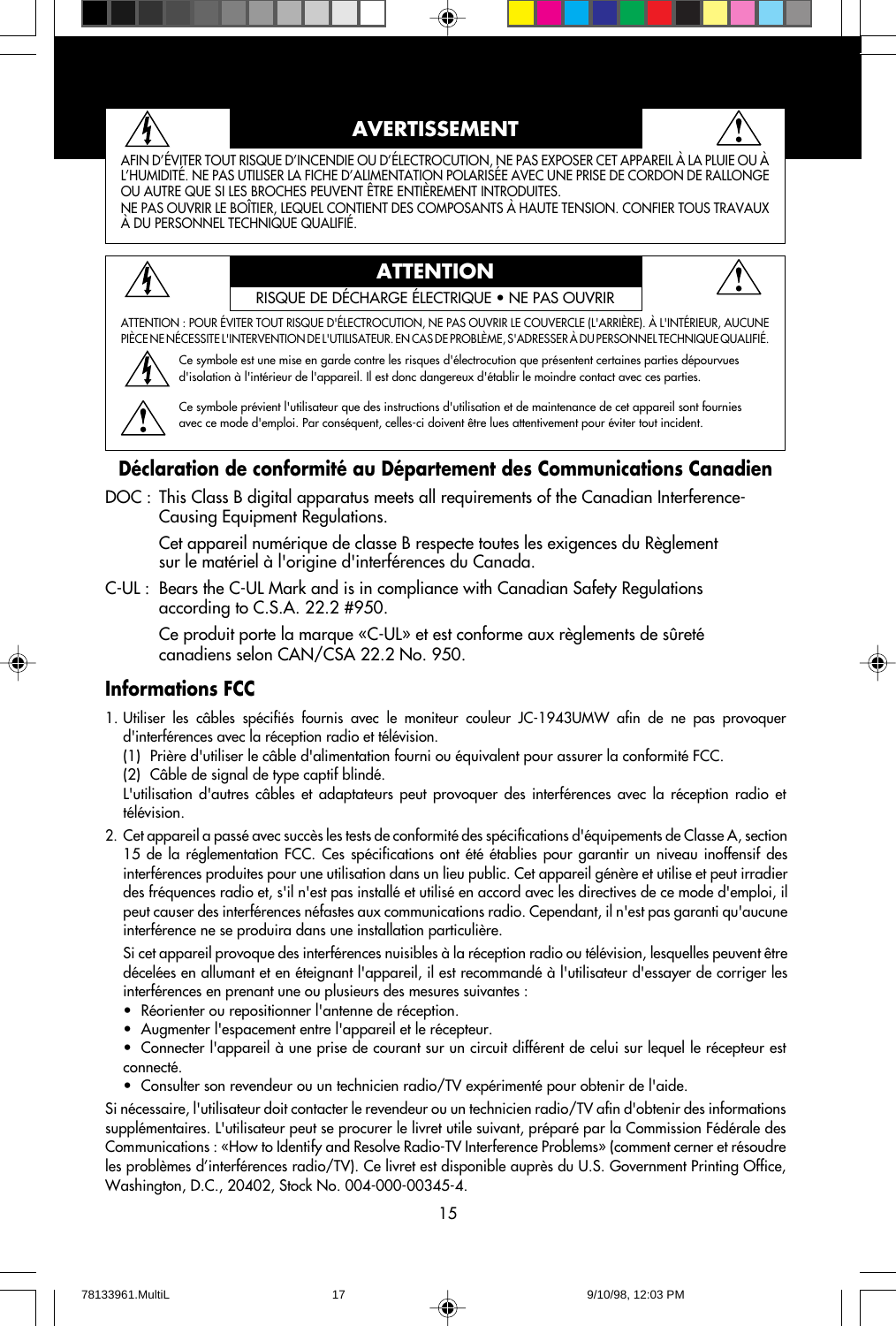## **Contenu**

La boîte de votre nouveau moniteur NEC Technologies MultiSync® A900MC contient :

- Moniteur MultiSync A900 (JC-1943UMW) avec socle inclinable/rotatif
- Cordon d'alimentation
- Câble de signal captif
- Mode d'emploi



Ne pas oublier de conserver la boîte et le matériel d'emballage d'origine pour transporter ou expédier le moniteur.

Remarque : Votre produit peut maintenant être enregistré sur Internet à l'adresse http://www.prodreg.com/nec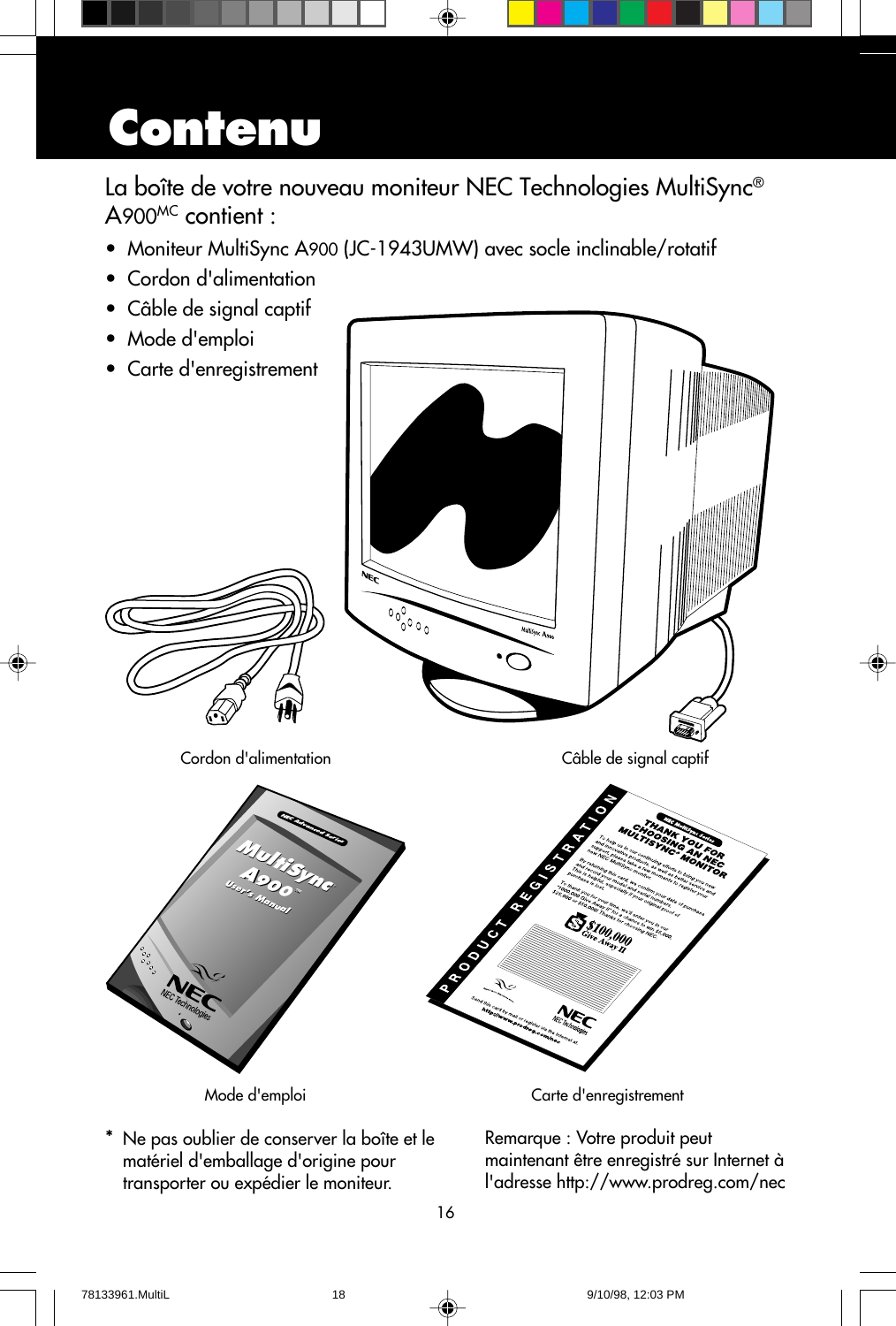# **Mise en marche rapide**

Pour raccorder le moniteur MultiSync® A900MC au système, suivre les directives ci-après :

- 1. Mettre l'ordinateur hors tension.
- 2. Si nécessaire, installer la carte vidéo dans le système. Pour plus d'informations, se reporter au mode d'emploi de la carte vidéo.
- 3. Pour le PC : Connecter la mini-fiche D-SUB à 15 broches du câble de signal captif au connecteur de la carte vidéo du système (Figure A.1). Serrer toutes les vis.

Pour le Mac : Connecter l'adaptateur de câble MultiSync A900 Macintosh (non fourni) au connecteur de moniteur sur le Macintosh (Figure B.1). Fixer l'extrémité de la minifiche D-SUB à 15 broches du câble de signal captif à l'adaptateur de câble MultiSync A900 Macintosh sur l'ordinateur (Figure B.1). Serrer toutes les vis.

#### **REMARQUE : Pour obtenir un adaptateur de câble MultiSync A900 Macintosh, appeler NEC Technologies au (800) 820-1230.**

- 4. Pour les informations de chargement dans le fichier INF Windows® 95/98 pour le moniteur MultiSync A900, se reporter à la section **Références** de ce mode d'emploi.
- 5. Connecter une extrémité du cordon d'alimentation au moniteur MultiSync A900 et l'autre extrémité à la prise de courant (Figure C.1).
- 6. Allumer le moniteur (Figure D.1) et l'ordinateur.
- REMARQUE : En cas de problèmes, prière de se reporter à la section **Guide de dépistage des pannes** de ce mode d'emploi.



### Câble de signal captif

Figure A.1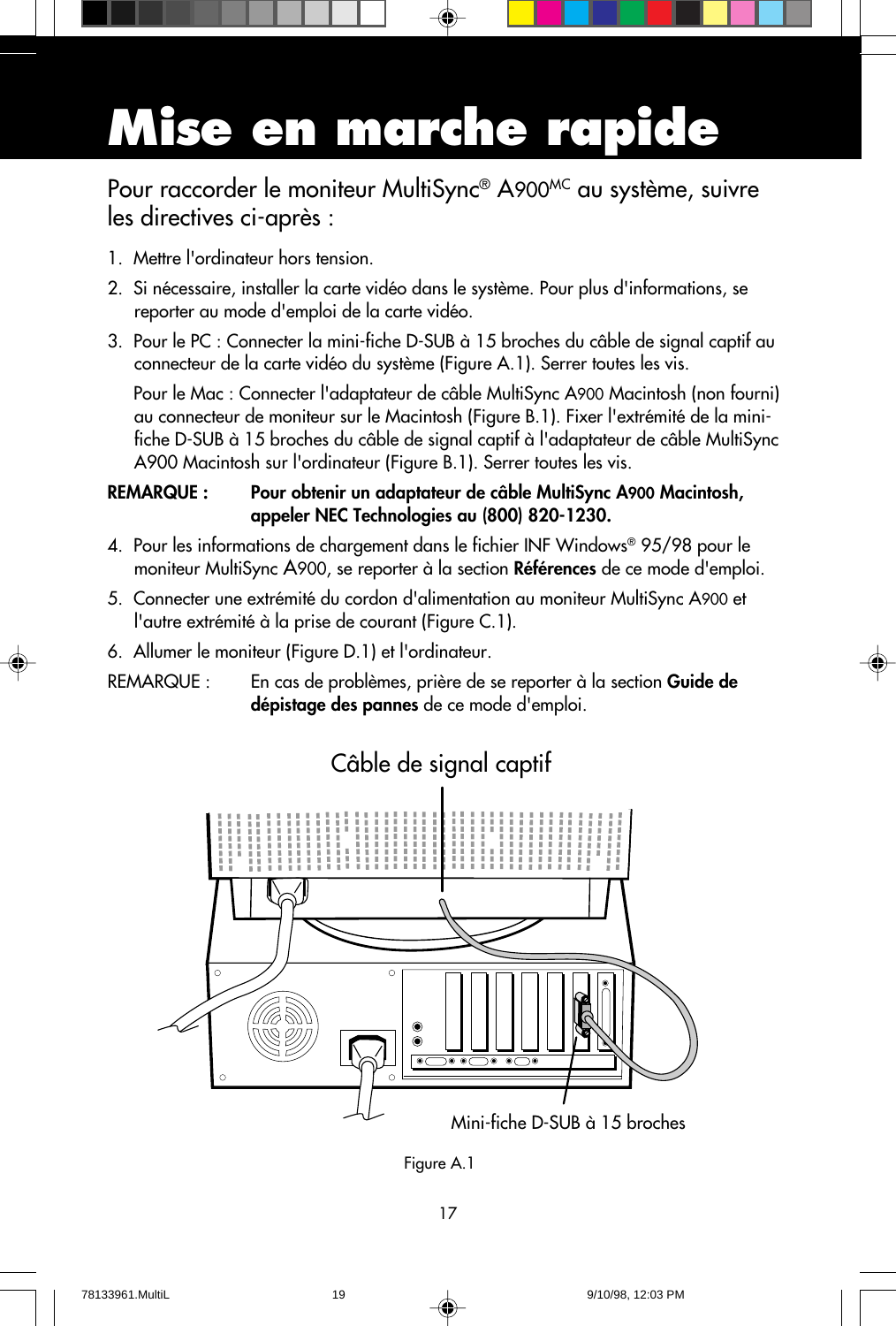

◈

 $\bf \Phi$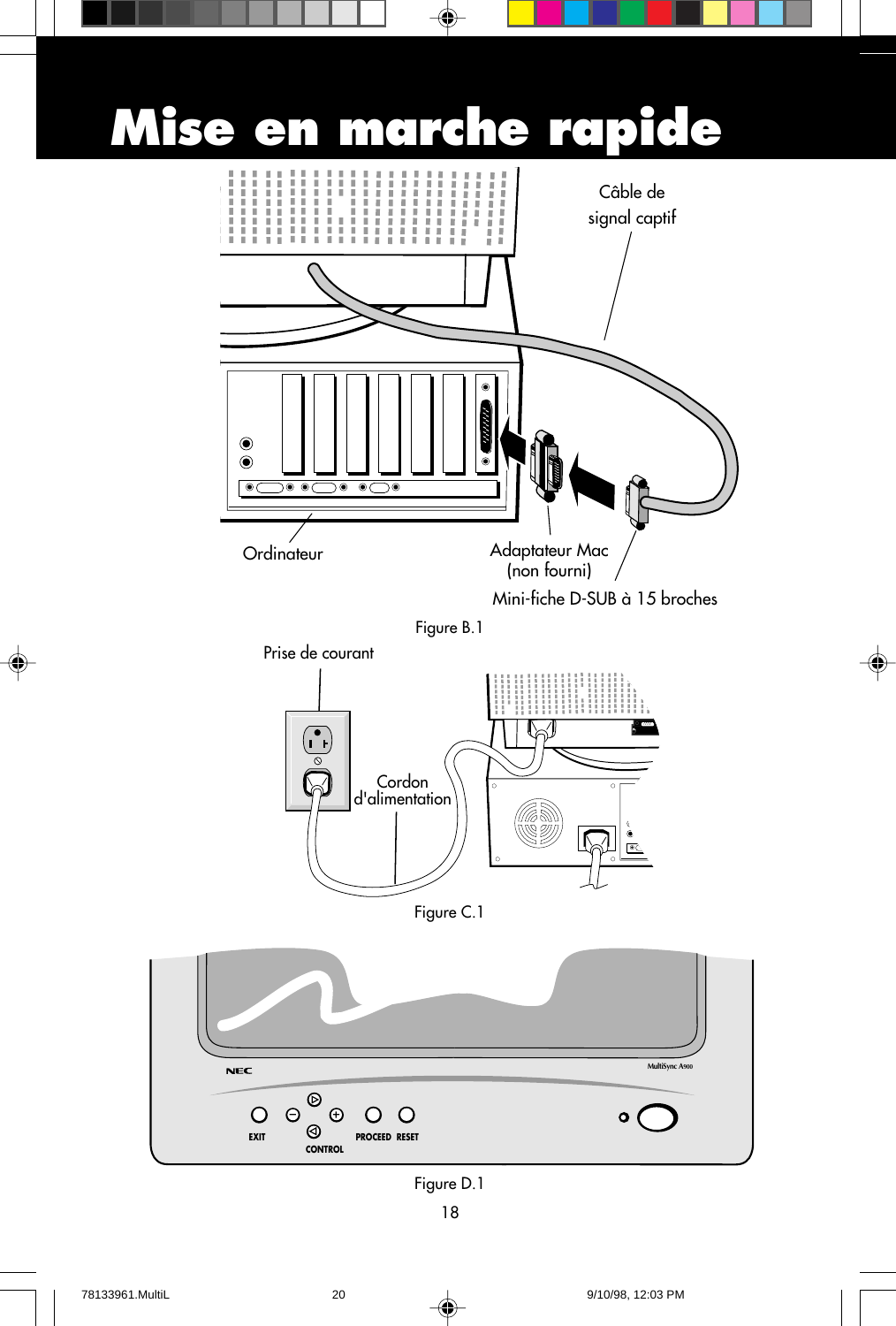## **Commandes**

Les touches de commandes OSMMC (Gestionnaire à l'écran) à l'avant du moniteur fonctionnent comme suit :

| <b>EXIT</b>                                          | Quitte les commandes OSM.                                                                     |
|------------------------------------------------------|-----------------------------------------------------------------------------------------------|
| CONTROL $\blacktriangleleft$ / $\blacktriangleright$ | Déplace la zone en surbrillance vers la gauche/droite pour sélectionner<br>une des commandes. |
| CONTROL +/-                                          | Déplace la barre dans le sens + ou - pour augmenter ou<br>diminuer le réglage.                |
| <b>PROCEED</b>                                       | Entre dans le menu OSM et sélectionne les icônes au-dessus du<br>menu.                        |
| <b>RESET</b>                                         | Remet la commande en surbrillance au réglage d'usine.                                         |

### **Commandes de luminosité/contraste**

- Règle la luminosité de l'image générale et de l'écran d'arrière-plan.
- Règle la luminosité de l'image par rapport à l'arrière-plan.

### **Commandes de format et de position**

- + + Déplace l'image horizontalement (vers la gauche ou vers la droite).
- Déplace l'image verticalement (vers le haut ou vers le bas).
- $\overline{+}\overline{+}\overline{+}$  Augmente ou diminue le format horizontal de l'image.
- Augmente ou diminue le format vertical de l'image.

### **Commandes de géométrie**

Les commandes **Geometry** permettent de régler la courbure ou l'angle des côtés de l'affichage.

- <u>) (</u> Augmente ou diminue la courbure des côtés vers l'intérieur ou vers l'extérieur.
- Augmente ou diminue la courbure des côtés vers la gauche ou vers la droite.
	- Augmente ou diminue l'inclinaison des côtés vers la gauche ou vers la droite.
	- Augmente ou diminue le dessus de l'écran pour qu'il soit le même que le dessous.
- F<sup>1</sup> Fait pivoter tout l'affichage dans le sens horaire ou dans le sens inverse.

### **Système de commande de couleurs/commande AccuColor®**

Deux préréglages de couleurs sélectionnent le réglage de couleurs désiré. Chaque préréglage de couleur est paramétré en usine au Kelvin indiqué.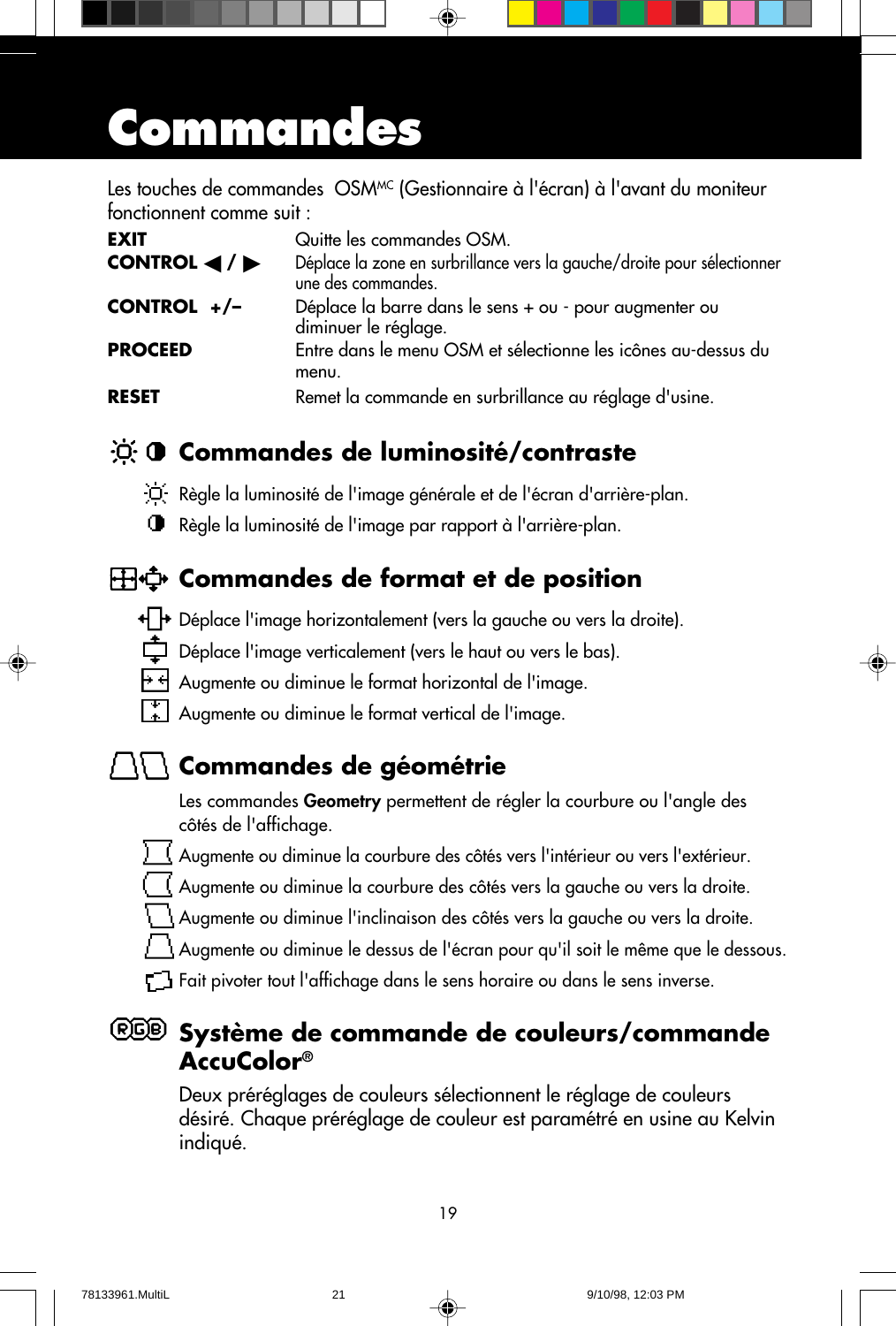## **Commandes**



### **Outils 1**

Réduit la trame du moiré horizontal.

Réduit la trame de moiré vertical.



### **Outils 2**

**Commande Degauss :** Élimine l'accumulation de champs magnétiques parasites qui modifieraient le balayage correct du faisceau d'électrons et affecteraient la pureté des couleurs de l'écran, la netteté et la convergence. Lorsque l'image d'écran est activée, celle-ci saute et tremble un peu pendant la démagnétisation de l'écran.

**Attention : Prière de laisser s'écouler un minimum de 20 minutes entre chaque utilisation de la commande Degauss.**

**in** Indique le réglage de la fréquence du moniteur.

**Système IPM**MC **:**

On (Activé) : Le système IPM fonctionne normalement et toutes les étapes de sauvegarde d'énergie sont utilisées.

Off (Désactivé) : Le système IPM n'est pas utilisé.

- REMARQUE : Pour les systèmes standard et les tableaux graphiques, maintenir les réglages d'usine sur **ON**.
- RESET La sélection de **ALL RESET** permet d'initialiser tous les réglages de commande OSMMC aux réglages d'usine sauf le **Système IPM**. Les réglages individuels peuvent être initialisés en mettant la commande à initialiser en surbrillance et en appuyant sur la touche **RESET**.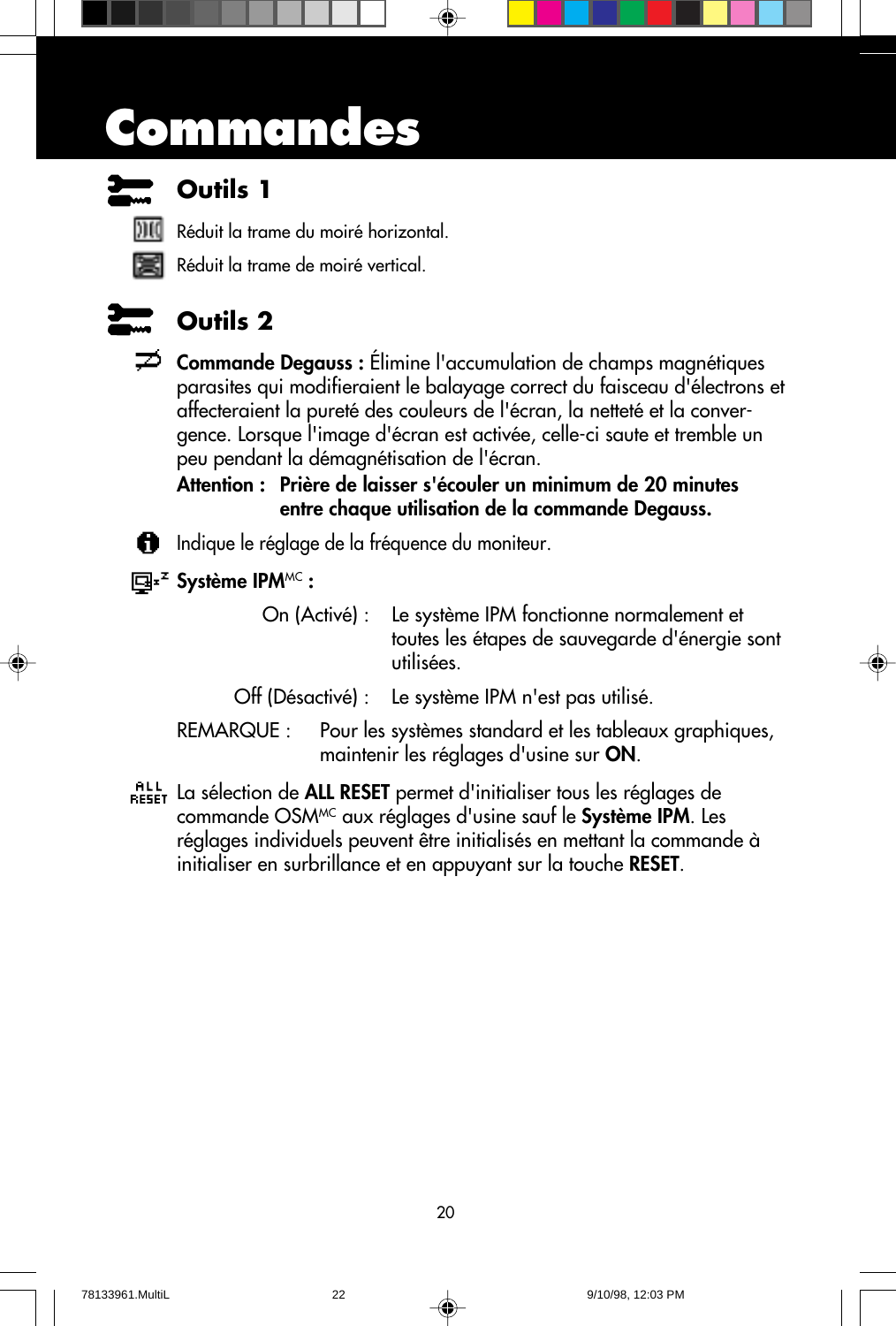## **Usage recommandé**

#### **Consignes de sécurité et de maintenance**

POUR UN FONCTIONNEMENT OPTIMAL, PRIÈRE DE NOTER CE QUI SUIT POUR LE RÉGLAGE ET L'UTILISATION DU MONITEUR COULEUR MULTISYNC® A900MC :

- **NE PAS OUVRIR LE MONITEUR.** Aucune pièce intérieure ne nécessite l'intervention de l'utilisateur, et l'ouverture ou la dépose des couvercles peut exposer à des risques de décharges dangereuses ou d'autres risques. Confier tous travaux à du personnel technique qualifié.
- **•** Ne pas renverser de liquides dans le boîtier, ni utiliser le moniteur près de l'eau.
- **•** Ne pas introduire d'objets de quelque nature que ce soit dans les fentes du boîtier car ceux-ci pourraient toucher des endroits sous tension dangereuse, ce qui peut provoquer des blessures, voire être fatal, ou peut occasionner une décharge électrique, un incendie ou une panne de l'appareil.
- **•** Ne pas placer d'objets lourds sur le cordon d'alimentation. Un cordon endommagé peut occasionner une décharge ou un incendie.
- **•** Ne pas placer cet appareil sur un chariot, un support ou une table inclinée ou instable, afin d'éviter que le moniteur ne tombe, occasionnant de sérieux dommages au moniteur.
- **•** Maintenir le moniteur éloigné de transformateurs à haute capacité, de moteurs électriques et d'autres dispositifs tels que des hauts-parleurs ou ventilateurs externes, lesquels peuvent créer des champs magnétiques puissants.
- **•** Si possible, positionner le moniteur de sorte qu'il soit orienté vers l'est, afin de minimiser les effets du champs magnétique terrestre.
- **•** Changer le moniteur d'orientation alors qu'il est sous tension peut occasionner une décoloration de l'image. Pour éviter cela, mettre le moniteur hors tension pendant 20 minutes avant de le remettre sous tension.
- **•** Pour l'utilisation du moniteur MultiSync A900 avec l'alimentation CA mondiale de 220-240 V, utiliser un cordon d'alimentation qui correspond à la tension de l'alimentation fournie à la prise de courant CA. Le cordon d'alimentation utilisé doit être agréé et en conformité avec les normes de sécurité de son pays.

Débrancher immédiatement le moniteur de la prise murale et confier la réparation à du personnel technique qualifié dans les cas suivants :

- **•** Lorsque le cordon d'alimentation ou la fiche est endommagé(e).
- **•** Si du liquide a été renversé ou des objets sont tombés à l'intérieur du moniteur.
- **•** Si le moniteur a été exposé à la pluie ou à de l'eau.
- **•** Si le moniteur est tombé ou le boîtier est endommagé.
- **•** Si le moniteur ne fonctionne pas normalement en suivant les directives d'utilisation.



- **•** Prévoir une aération suffisante autour du moniteur pour que la chaleur puisse se dissiper correctement. Ne pas obstruer les ouvertures de ventilation ni placer le moniteur près d'un radiateur ou autre source de chaleur. Ne rien poser sur le moniteur.
- **•** La fiche du cordon d'alimentation est le moyen principal de débrancher le système de l'alimentation. Le moniteur doit être installé à proximité d'une prise de courant dont l'accès est aisé.
- **•** Manipuler avec soin lors du transport. Conserver l'emballage pour le transport.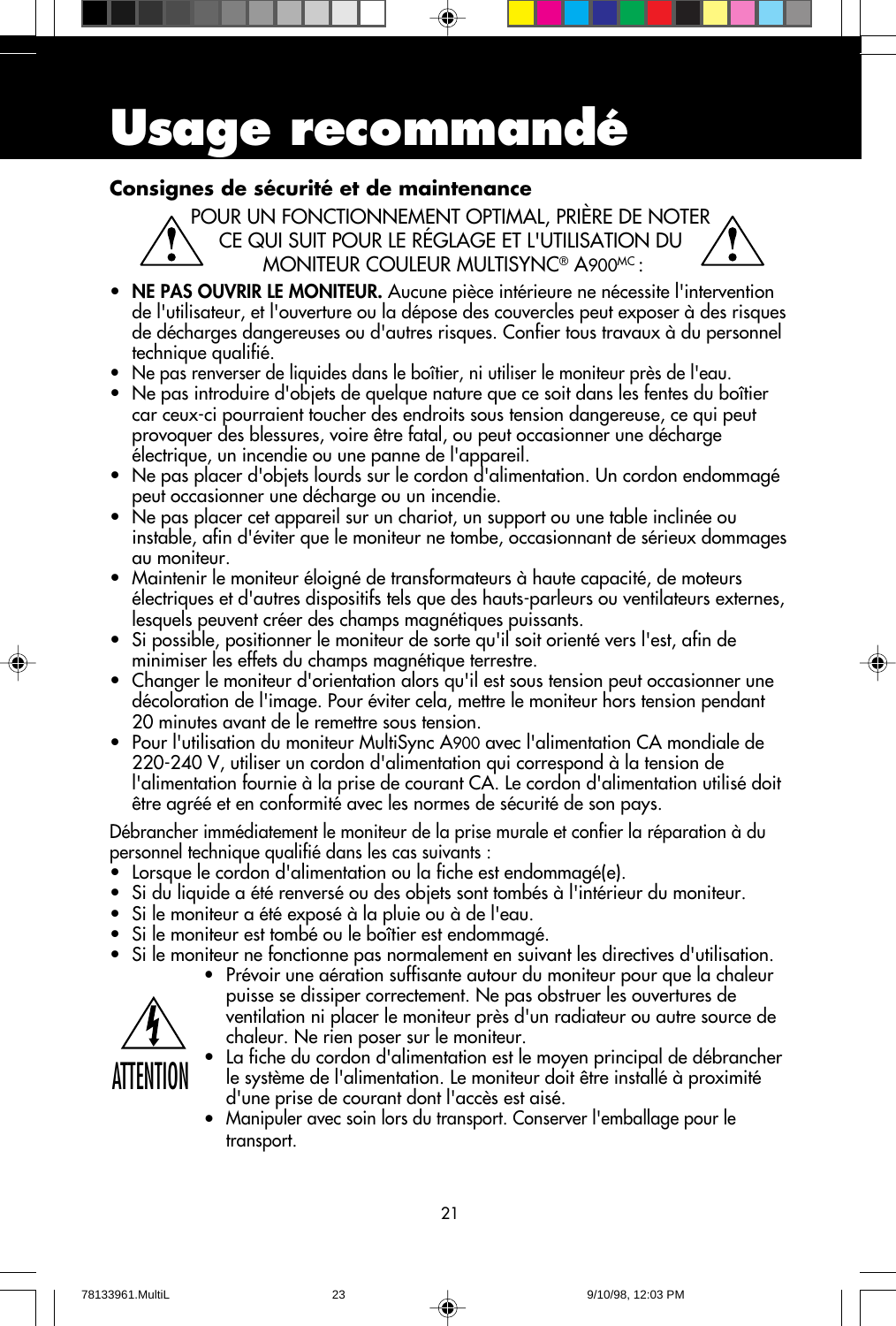### **Usage recommandé**



LA MODIFICATION DE LA POSITION ET DU RÉGLAGE DU MONITEUR PEUT RÉDUIRE LA FATIGUE DES YEUX, DES ÉPAULES ET DE LA NUQUE. OBSERVER LES DIRECTIVES CI-APRÈS LORS DU POSITIONNEMENT DU MONITEUR :



- **•** Régler la hauteur du moniteur de sorte que le dessus de l'écran soit au niveau ou légèrement en-dessous du niveau des yeux. Les yeux doivent regarder légèrement vers le bas lorsque l'on regarde le milieu de l'écran.
- **•** Positionner le moniteur à une distance minimale de 30 cm (12 pouces) et maximale de 70 cm (28 pouces) des yeux. La distance optimale est de 45 cm (18 pouces).
- **•** Reposer ses yeux régulièrement en regardant vers un objet situé à au moins 6 m (20 pieds). Cligner régulièrement.



- **•** Positionner le moniteur à un angle de 90° par rapport aux fenêtres et autres sources de lumière, afin de réduire au maximum les reflets et l'éblouissement. Régler l'inclinaison du moniteur de sorte que l'éclairage du plafond ne soit pas reflété sur l'écran.
- **•** Si une lumière réfléchie rend la vision de l'écran difficile, utiliser un filtre anti-reflet.
- **•** Nettoyer régulièrement le moniteur. Utiliser un chiffon sans peluches et non-abrasif et une solution de nettoyage sans alcool, neutre, non-abrasive ou un produit nettoyant pour vitres pour éliminer au maximum la poussière.
- **•** Régler les commandes de luminosité et de contraste du moniteur pour améliorer la lisibilité.
- **•** Utiliser un support de document placé près de l'écran.
- **•** Positionner ce que l'on regarde le plus souvent (l'écran ou les documents de référence) directement devant soi pour réduire au maximum les mouvements de la tête lorsque l'on dactylographie.
- **•** Consulter régulièrement un ophtalmologiste.

#### **Ergonomie**

Pour des raisons ergonomiques, nous vous recommandons :

- de régler la luminosité de façon à faire desparaître la trame de fond.
- de ne pas régler le contröle de contraste au maximum.
- d'afficher les tailles et positions d'images présélectionnées.
- d'utiliser les préréglages d'origine (usine) pour la couleur les commandes droite/gauche.
- de travailler avec des signaux non etrelacés ayant des fréquences de balayage vertical de 76 à 160 Hz.
- de ne pas traviller avec une image composée d'informations de couleur bleu primaire sur fond noir. Cette combinaison de couleurs est difficile à déceler et fatigue la vue à cause de son faible contraste.

Pour des informations plus détaillées sur l'établissement d'un environnement de travail sain, appeler NEC au (800) 820-1230, demander le service d'information par télécopieur NEC FastFacts au (800) 366-0476 et demander le document # 900108 ou écrire à American National Standard for Human Factors Engineering of Visual Display Terminal Workstations - ANSI-HFS Standard No. 100-1988 - The Human Factors Society, Inc. P.O. Box 1369, Santa Monica, California 90406.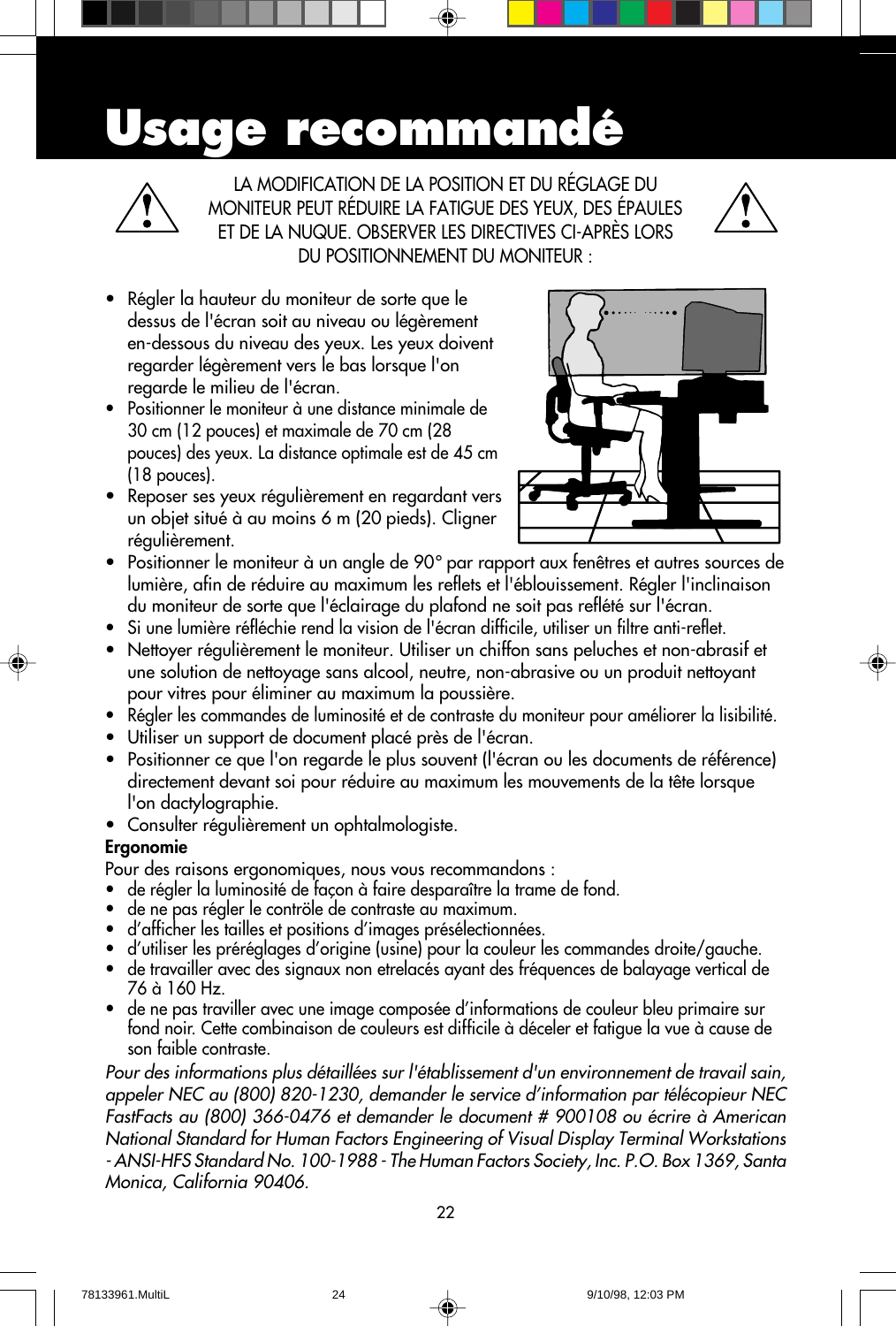## **Caractéristiques techniques**

⊕

| Caractér. techn.<br>du moniteur                                                                                                                      | <b>Moniteur</b><br>MultiSync® A900MC                                                                                                                                              | <b>Remarques</b>                                                                                                                                                                                                                                   |
|------------------------------------------------------------------------------------------------------------------------------------------------------|-----------------------------------------------------------------------------------------------------------------------------------------------------------------------------------|----------------------------------------------------------------------------------------------------------------------------------------------------------------------------------------------------------------------------------------------------|
| Diagonale:<br>Tube cathodique<br>Format de l'image visible :<br>Radius:                                                                              | 483 mm (19 pouces)<br>456 mm (18 pouces)<br>1 330 mm                                                                                                                              | Déflexion de 90°, écran semi-teinté avec<br>espacement des triplets de points de<br>0,28 mm; luminophore à persistance<br>moyenne-courte; revêtement d'écran<br>multicouche antistatique; masque perforé<br>d'invar et surface d'écran OptiClear®. |
| Vidéo:<br>Signal d'entrée<br>$Sync$ :                                                                                                                | ANALOGIQUE O,7 Vp-p/75 Ohms<br>Niveau TTL. sync. séparé<br>Positif/négatif sync. horizontale<br>Positif/négatif sync. verticale<br>Sync. composite (positif/négatif) (niveau TTL) |                                                                                                                                                                                                                                                    |
| Couleurs d'affichage Entrée analogique :                                                                                                             | Nombre illimité de couleurs                                                                                                                                                       | Dépend de la carte vidéo utilisée.                                                                                                                                                                                                                 |
| Horizontale:<br>Gamme de<br>Verticale:<br>synchronisation                                                                                            | 31 kHz à 92 kHz<br>55 Hz à 160 Hz                                                                                                                                                 | Automatique<br>Automatique                                                                                                                                                                                                                         |
| Résolutions acceptées<br>Résolutions basées sur les fréquences<br>horizontales et verticales uniquement                                              | 640 x 480 @ 60 à 160 Hz<br>800 x 600 @ 55 à 145 Hz<br>832 x 624 @ 55 à 138 Hz<br>1024 x 768 @ 55 à 114 Hz<br>1 152 x 870 @ 55 à 100 Hz                                            | Certains systèmes peuvent ne pas accepter<br>tous les modes listés.                                                                                                                                                                                |
|                                                                                                                                                      | 1 280 x 1 024 @ 55 à 85 Hz<br>1 600 x 1 200 @ 55 à 73 Hz                                                                                                                          | NEC recommande une résolution à 85 Hz<br>pour des performances d'affichage<br>optimales.                                                                                                                                                           |
| Horizontale:<br>Zone d'affichage active<br>Verticale:<br>(réglage d'usine)                                                                           | 356 mm/14,0 pouces<br>267 mm/10,5 pouces                                                                                                                                          | Dépend de la synchronisation du signal<br>utilisée et ne comprend pas la zone de bord.                                                                                                                                                             |
| Zone d'affichage active<br>(balayage complet)                                                                                                        | 366 mm/14,4 pouces<br>274 mm/10,8 pouces                                                                                                                                          | Dépend de la synchronisation du signal<br>utilisée et ne comprend pas la zone de bord.                                                                                                                                                             |
| Alimentation                                                                                                                                         | CA 100 - 120 V/220 - 240 V, 50/60 Hz                                                                                                                                              |                                                                                                                                                                                                                                                    |
| Tension d'alimentation                                                                                                                               | 2,0 A @ 100 - 120 V/1,2 A @ 220 - 240 V                                                                                                                                           |                                                                                                                                                                                                                                                    |
| <b>Dimensions</b>                                                                                                                                    | 447 mm (L) x 462 mm (H) x 479 mm (P)<br>17,6 pouces (L) x 18,2 pouces (H) x 18,9 pouces (P)                                                                                       |                                                                                                                                                                                                                                                    |
| Poids                                                                                                                                                | 23,5 kg<br>51,8 livres                                                                                                                                                            |                                                                                                                                                                                                                                                    |
| Considérations environnementales<br>Température de fonctionnement :<br>Humidité:<br>Altitude:<br>Température de stockage :<br>Humidité:<br>Altitude: | $0 °C \dot{a} + 35 °C$<br>30 % à 80 %<br>0 à 10 000 pieds<br>-20 °C à +60 °C<br>10 % à 90 %<br>0 à 45 000 pieds                                                                   |                                                                                                                                                                                                                                                    |

REMARQUE : Les caractéristiques techniques sont sujettes à changement sans préavis.

◈

 $\bigcirc$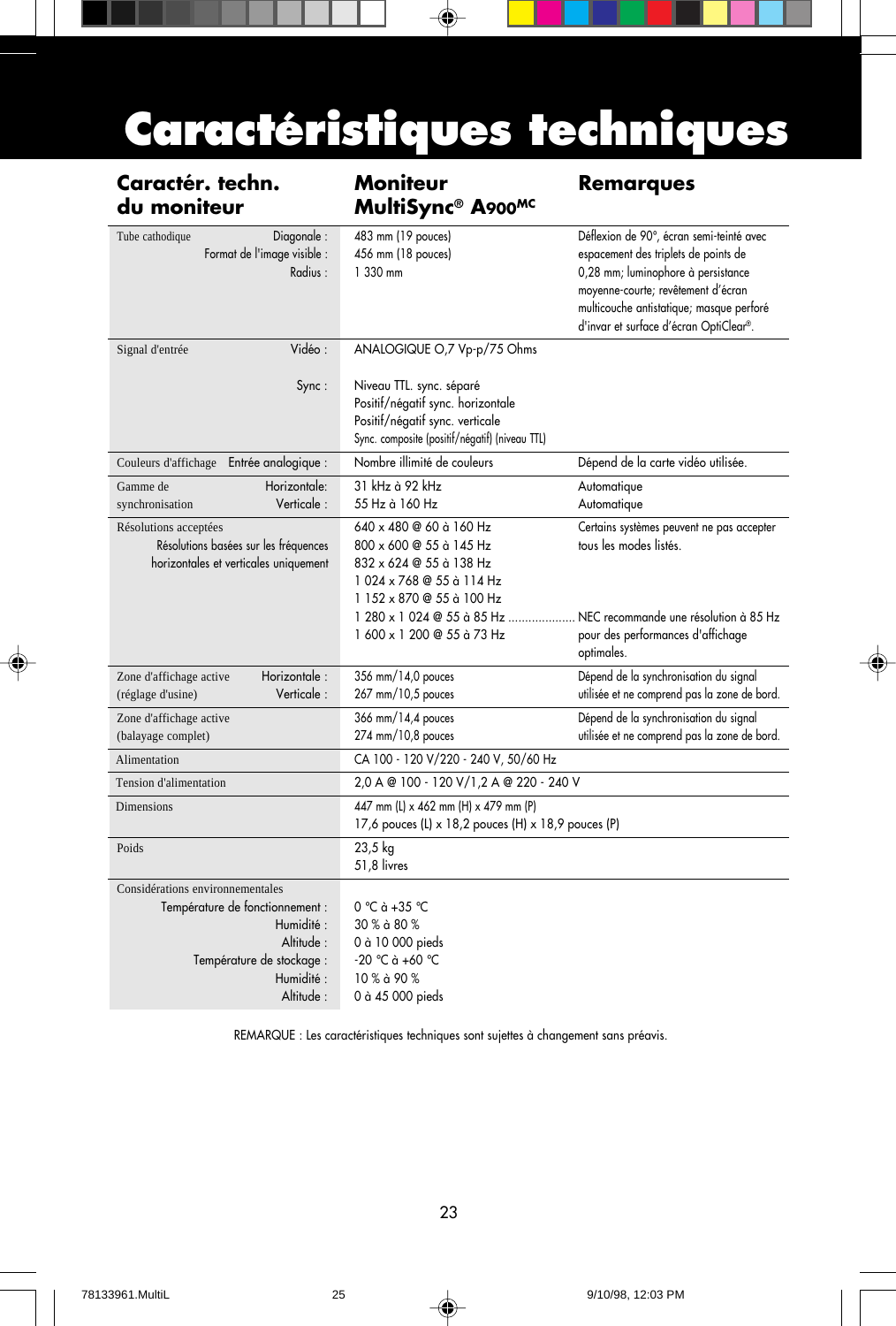## **Fonctions**

**Surface d'écran OptiClear® :** Réduit la réflexion et l'éblouissement et augmente le contraste sans sacrifier le niveau de netteté, la clarté ni la luminosité. Doté de la technologie TRC d'écran plat carré, un écran à haut contraste avec une taille de trio de pixels de 0,28 mm procure des textes et des graphiques clairs et détaillés.

**Masque perforé d'invar :** Des trous dans la fine feuille de métal derrière le verre de la surface TRC correspondent aux points phosphorescents sur la surface intérieure du plateau du TRC, permettant au bon faisceau électronique (rouge, vert, bleu) d'atteindre la bonne substance fluorescente de couleur pour une netteté, une luminosité et des couleurs meilleures.

**Mise au point à double faisceau dynamique :** Permet des réglages précis et continus des faisceaux électroniques et une qualité d'image optimale, jusqu'à l'extrémité des bords de l'écran.

**Système de commande AccuColor® :** Permet de commuter entre deux réglages de couleurs sur l'affichage en fonction de ses préférences de couleurs personnelles.

**Commandes OSMMC (gestionaire à l'écran) :** Permet de régler facilement et rapidement tous les éléments de l'image de l'écran via les menus à l'écran simples à utiliser.

**Fonctions ErgoDesign® :** Améliore l'ergonomie humaine pour améliorer l'environnement de travail, protéger la santé de l'utilisateur et épargner de l'argent. On peut citer comme exemple les commandes OSM pour un réglage rapide et aisé de l'image, une base d'inclinaison/de rotation pour un angle de vision préféré et la conformité aux directives MPRII concernant les réductions d'émissions.

**Plug and Play:** La solution Microsoft**®** avec le système d'exploitation Windows**®**95/98 facilite la configuration et l'installation en permettant au moniteur d'envoyer ses capacités (telles que le format et les résolutions d'écran acceptés) directement à l'ordinateur, optimisant ainsi automatiquement les performances d'affichage.

**Système IPMMC (Intelligent Power Manager/Gestionnaire d'énergie intelligent) :** Procure des méthodes d'économie d'énergie novatrices qui permettent au moniteur de passer à un niveau de consommation d'énergie plus faible lorsqu'il est allumé mais non utilisé, épargnant deux tiers des coûts énergétiques, réduisant les émissions et diminuant les coûts de conditionnement d'air du lieu de travail.

Technologie Reduced Magnetic Field<sup>MC</sup> (Champs magnétiques réduits) : Réduit les émissions de champs magnétiques et électriques alternatifs et l'électricité statique, dans un but d'intérêt ergonomique concernant les risques potentiels provenant d'une utilisation prolongée d'un moniteur d'ordinateur.

**Technologie à fréquence multiple :** Règle automatiquement le moniteur à la fréquence de la carte vidéo, affichant ainsi la résolution requise.

Capacité FullScan<sup>MC</sup> (balayage complet) : Permet d'utiliser la totalité de la surface d'écran dans la plupart des résolutions, augmentant ainsi de façon significative la taille de l'image.

OSM Display Screen Copyright 1998 par NEC Technologies, Inc.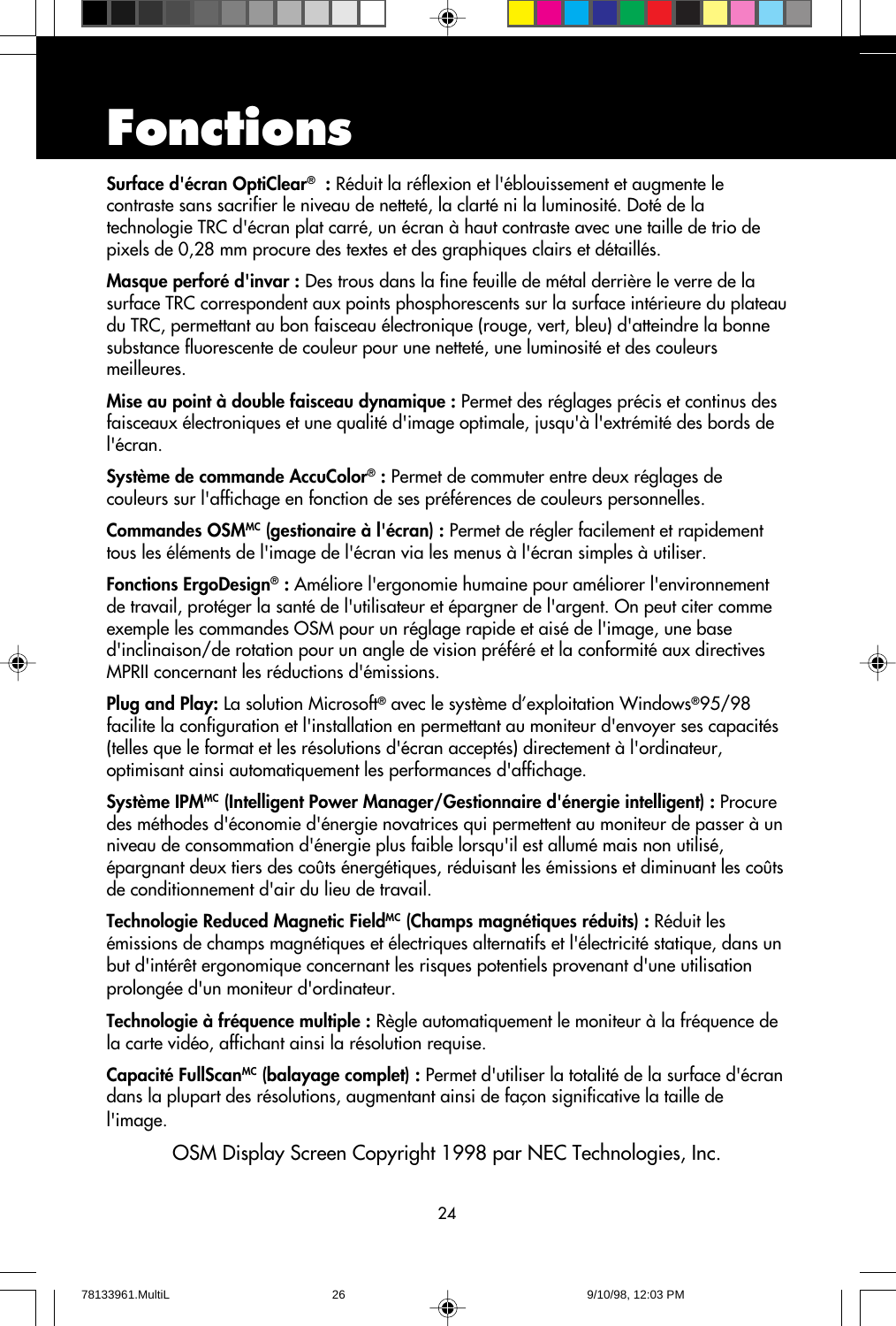### **Guide de dépistage des pannes**

#### **Pas d'image**

- La carte vidéo doit être complètement introduite dans sa fente.
- La touche d'alimentation et le commutateur d'alimentation de l'ordinateur doivent être en position ON (Marche).
- Le câble de signal doit être bien connecté à la carte vidéo /l'ordinateur.
- Vérifier si le connecteur n'est pas plié ou si les broches ne sont pas renfoncées.

#### **L'image défile ou est instable**

- Le câble de signal doit être bien fixé à l'ordinateur.
- Contrôler la répartition des broches et la synchronisation de signal du moniteur et la carte vidéo en respectant les synchronisations et la répartition des broches recommandées.
- Si l'adaptateur de câble Macintosh est utilisé, vérifier la connexion au préalable ou s'assurer si la carte vidéo est compatible Macintosh et si la carte est bien mise en place dans l'ordinateur.

#### **La LED sur le moniteur n'est pas éclairée** (aucune couleur, verte, orange ou jaune, n'est visible)

• Le commutateur d'alimentation doit être en position ON et le cordon d'alimentation doit être connecté.

#### **L'image est floue ou les couleurs semblent brouillées**

- Régler les commandes de luminosité et de contraste.
- Accéder à la commande Degauss via les commandes OSMMC. Activer la commande Degauss.
	- ATENTION : Un intervalle d'au moins 20 minutes doit s'écouler avant que la commande Degauss ne soit utilisée une seconde fois lorsqu'il n'y a pas de commutation entre les modes.

#### **L'image danse ou une trame onduleuse est présente sur l'image**

- Éloigner du moniteur les appareils électriques qui peuvent occasionner des interférences électriques.
- Voir à l'intérieur de la couverture du mode d'emploi pour les informations FCC.

#### **Les bords de l'image affichée ne sont pas carrés**

- Utiliser les commandes de géométrie OSM pour redresser les bords.
- Si possible, orienter l'avant du moniteur vers l'est.

#### **L'image affichée n'est pas centrée, est trop petite ou trop large**

• Utiliser les commandes de format OSM et de positionnement pour ajuster l'image.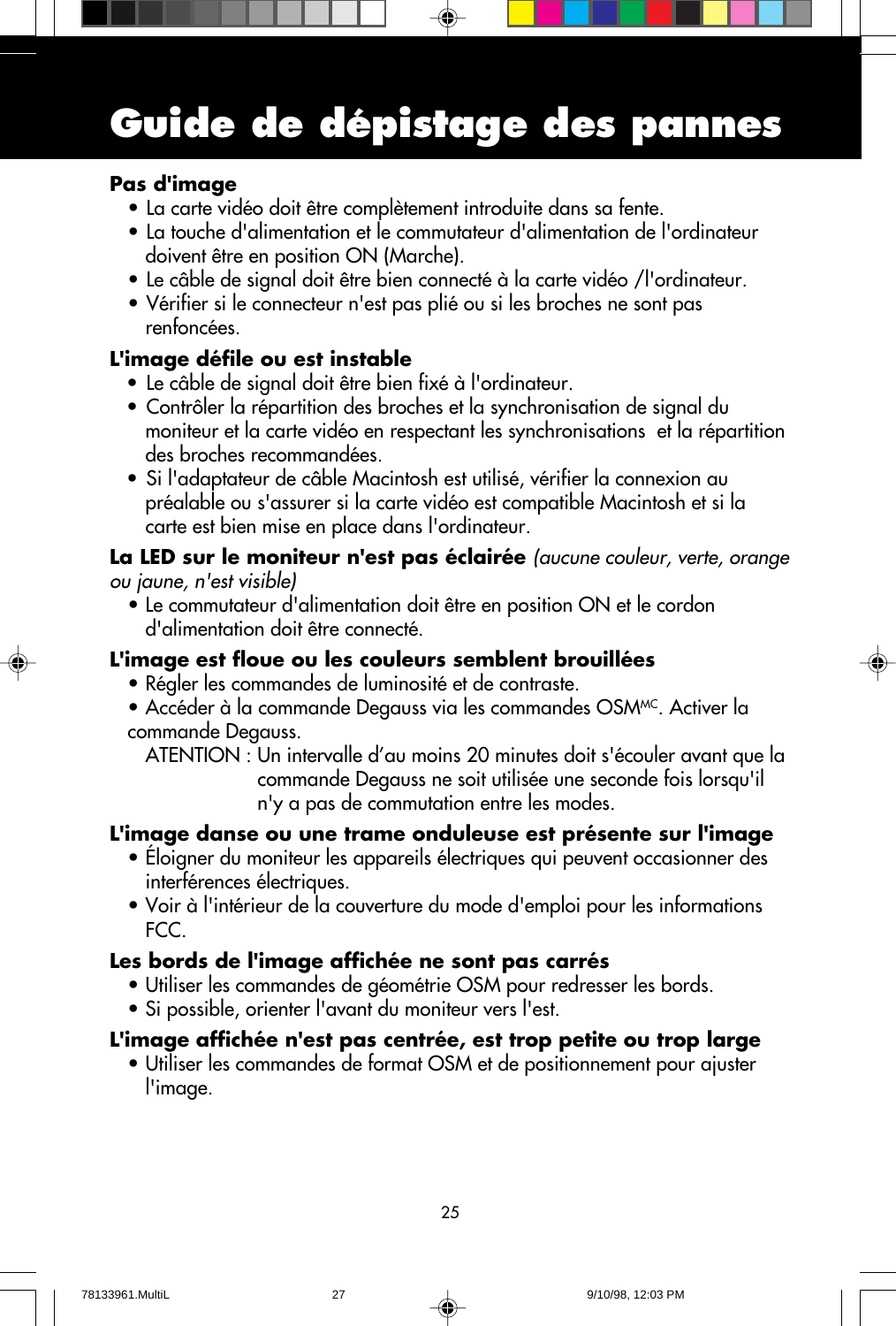## **Références**

### **• BBS (978) 742-8706**

Le système de panneau d'affichage à distance NEC Technologies est un service électronique accessible avec votre système et un modem. Les paramètres de communication sont : 300/1200/2400/9600/1,4 k/28,8 k bps, pas de parité, 8 bits de données, 1 bit d'arrêt

#### **• Service clientèle/ Assistance technique (800) 632-4662 Télécopieur (978) 742-7049**

**• Canaux électroniques :**

| Courrier électronique<br>internet (e-mail) :<br>Site internet ftp:<br>World Wide Web:<br>Fichier INF Windows® 95/98 : | tech-support@nectech.com<br>ftp.nectech.com<br>http://www.nectech.com<br>http://www.nec.com/drivers/graphic.htm<br>Ensuite, charger le fichier NECMSINF.ZIP |                  |
|-----------------------------------------------------------------------------------------------------------------------|-------------------------------------------------------------------------------------------------------------------------------------------------------------|------------------|
| • Informations FastFacts <sup>MC</sup>                                                                                | (800) 366-0476                                                                                                                                              |                  |
| <b>INFORMATION</b>                                                                                                    | <b>DESCRIPTION</b>                                                                                                                                          | <b>DOCUMENT#</b> |
| Moniteur MultiSync® A900MC                                                                                            | Informations détaillées sur le moniteur                                                                                                                     | 194301           |
| Glossaire                                                                                                             | Définition des termes en relation<br>avec les fonctions, les caractéristiques<br>et l'installation du moniteur<br>MultiSync                                 | 900203           |
| Informations complémentaires                                                                                          | Noms et adresses d'autres<br>groupes impliqués dans les<br>normes et les fonctions<br>du moniteur MultiSync                                                 | 900204           |
| Connexion Macintosh                                                                                                   | Informations détaillées sur le<br>raccordement du moniteur MultiSync<br>à un Macintosh                                                                      | 153006           |
| Environnement de travail sain                                                                                         | Informations détaillées sur<br>l'établissement d'un environnement<br>de travail sain                                                                        | 900108           |
| · Info docum. & vente                                                                                                 | (800) NEC-INFO [(800) 632-4636]                                                                                                                             |                  |
|                                                                                                                       |                                                                                                                                                             |                  |

- **Obligations MultiSync (800) 820-1230**
- **Téléventes (800) 284-4484**

[Pour logiciels et accessoires]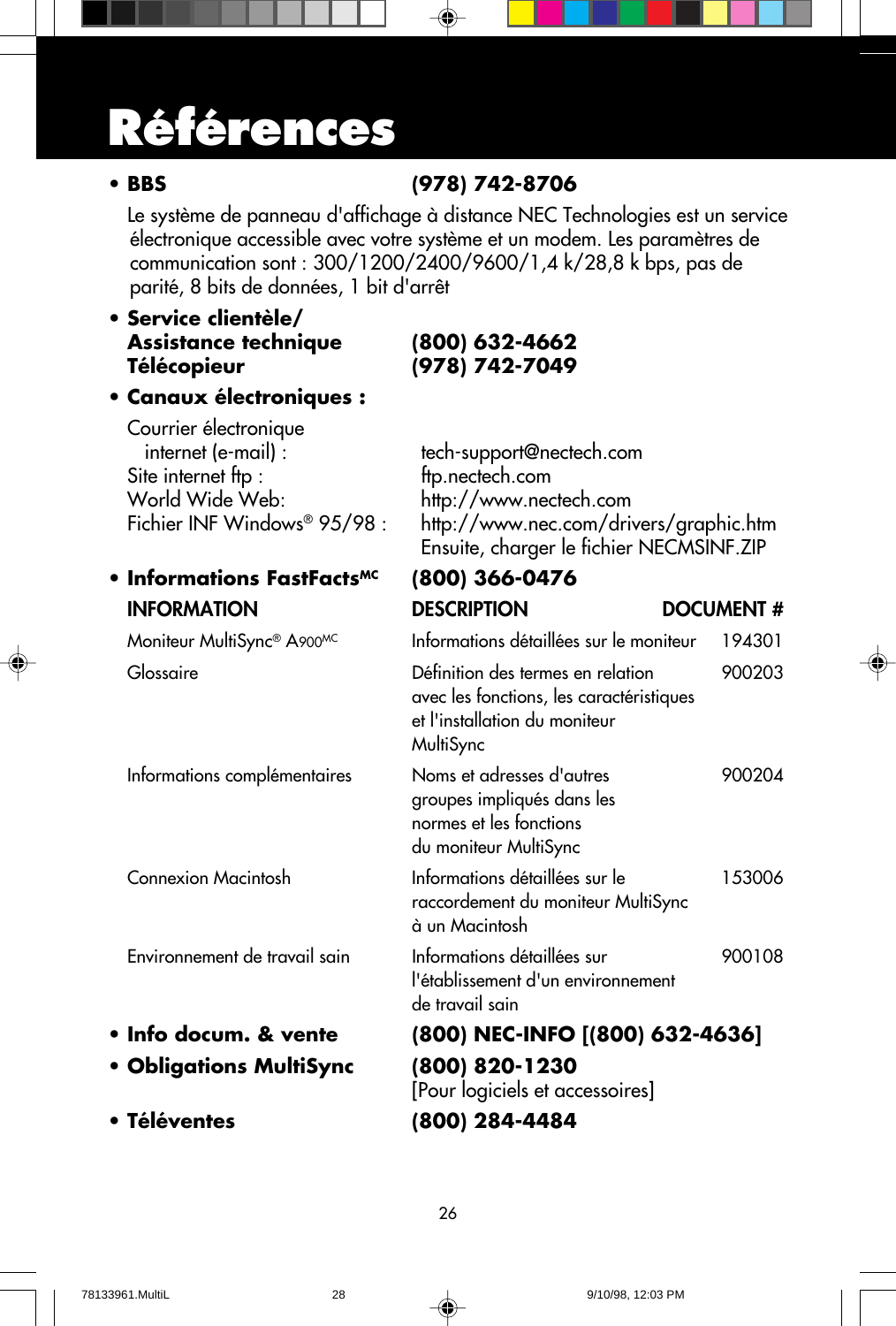# **Garantie limitée**

NEC Tecynologies; Inc. (ci-après «NECTECH»), garantit que ce produit est exempt de défauts matéeriels et de fabrication et, selon les conditions reprises co-dessous, accept de réparer ou remplacer, à sa discrétion, toute piéce de l'appareil concemé qui s'avérerait défactueuse et ce, pendant une péropde de trpos (3) ans à [artor de ;a date d'achat initial. Les pièces de rechange sont garanties pendant quatre-vingt dix (90) jours. Les pièces de rechange ou unités peuvent ëtre neuves ou recyclées et seront conformes aux normes des spécifications des pièces et des unités d'origine.

Cette garantie accorde des droits légaux spécifiques ainsi que d'autres droits qui peuvent varier d'un état à l'autre. Cette garantie est limitée à l'acheteur d'origine du produit et n'est pas transférable. Cette garantie couvre uniquement les composants fornis par NECTECH. Une réparation requise à la suite de l'utilisation des pièces provenant d'un tires n'est pas couverte par cette garantie. Pour être couvert par cette garantie, le produit doit avoir été acheté aux États-Unis ou au Canada par l'acheteur d'origine. Cette garantie couvre uniquement la distribution du produit aux États-Unis ou au Canada par NECTECH. Aucun service au titre de la garantie ne sera offert en dehors des États-Unis ou du Canada. La preuve d'achat sera exigée par NECTECH pour prouver la date d'achat. Une telle preuve d'achat doit être une facture de vente d'origine ou un reçu reprenant le nom et l'adresse du vendeur, de l'acheteur, et le numéro de série du produit.

Il est de votre devoir d'expédier le produit, à vos frais,s port payé d'avance, ou de le déposer chez le revendeur agréé chez qui il a été acheté ou dans un autre magasin autorisé par NECTECH de fournir les services repris ci-dessous, soit dans l'emballage d'origine, soit dans un emballage similaire procurant un niveau équivalent de protection. Tous les retours de produits à NECTECH pour un entretien DOLVENT être faits après approbation, laquelle peut être obtenue en composant le 1-800-632-4662.

Le produit ne pourra avoir été modifié, réparé ou anentreu au préalable par personne d'autre que du personnel technique autorisé par NECTECH de rendre un tel service, et le numéro de série du produit ne pourra pas avoie été enlevé. Pour être couvert par dette garantie, le produit ne pourra pas avoir été soumis à l'afficage d'une image fixe pendant de longues périodes de temps résultant en une persistance de l'image (persistance sur l'écran), un accident, une utilisation incorrecte ou abusive ou une utilisation contraire aux directives contenues dans le mode d'emploi. Une seule de ces conditions annulera la garantie. NECTECH NE POURRA ÊTRE TENU RESPONSABLE DE DOMMAGES DIRECTS, INDIRECTS, ACCIDENTELS, SECONDCAIRES OU D'AUTRES TYPES DE DOMMAGES RÉSULTANT DE L'UTILISATION D'UN PRODUIT, QUI N'ENTRENT PAS SOUS LA RESPONSABILITÉ DÉCRITE CI-DESSUS. CES GARANTIES REMPLACENT TOUTE AUTRE GARANTIE EXPLICITE OU IMPLICITE, Y COMPRIS, MAIS PAS UNIQUEMENT, LES GARANTIES TACITES DE COMMERCIABILITÉ OU D'APPLICABILITÉ À UN USAGE PARTICULIER. CERTAINS ÉTATS NE PERMETTENT PAS L'EXCLUSION DE GARANTIES TACITES OU LA LIMITATION OU L'EXCLUSION DE RESPONSABILITÉ POUR DOMMAGES ACCIDENTELS OU SECONDAIRES, DANS QUEL CAS LES EXCLUSIONS OU LIMITATIONS DI-DESSUS NE VOUS CONCERNENT PAS.

Ce produit est garanti selon les termes de cette garantie limitée. Les consommateurs doivent savoir que les performances du produit pauvent varier selon le configuration du système, le logiciel, l'application, les données du client et la manière dont le produit est utilisé par l'opérateur, ainsi que d'autres facterus. Alors que les produits NECTECH sont considérés comme étant compatibles avec de nombreux systèmes, l'affectation fonctionnelle du produit spécifique aux clients peut varier. Par conséquent, l'adéquation d'un produit à un besoin ou une application spécifique doit être déterminée par le consommateur et n'est pas garantie par NECTECH. Pour les coordonnées du service technique NECTECH, contacter NECTECH au 1-800-632-4662.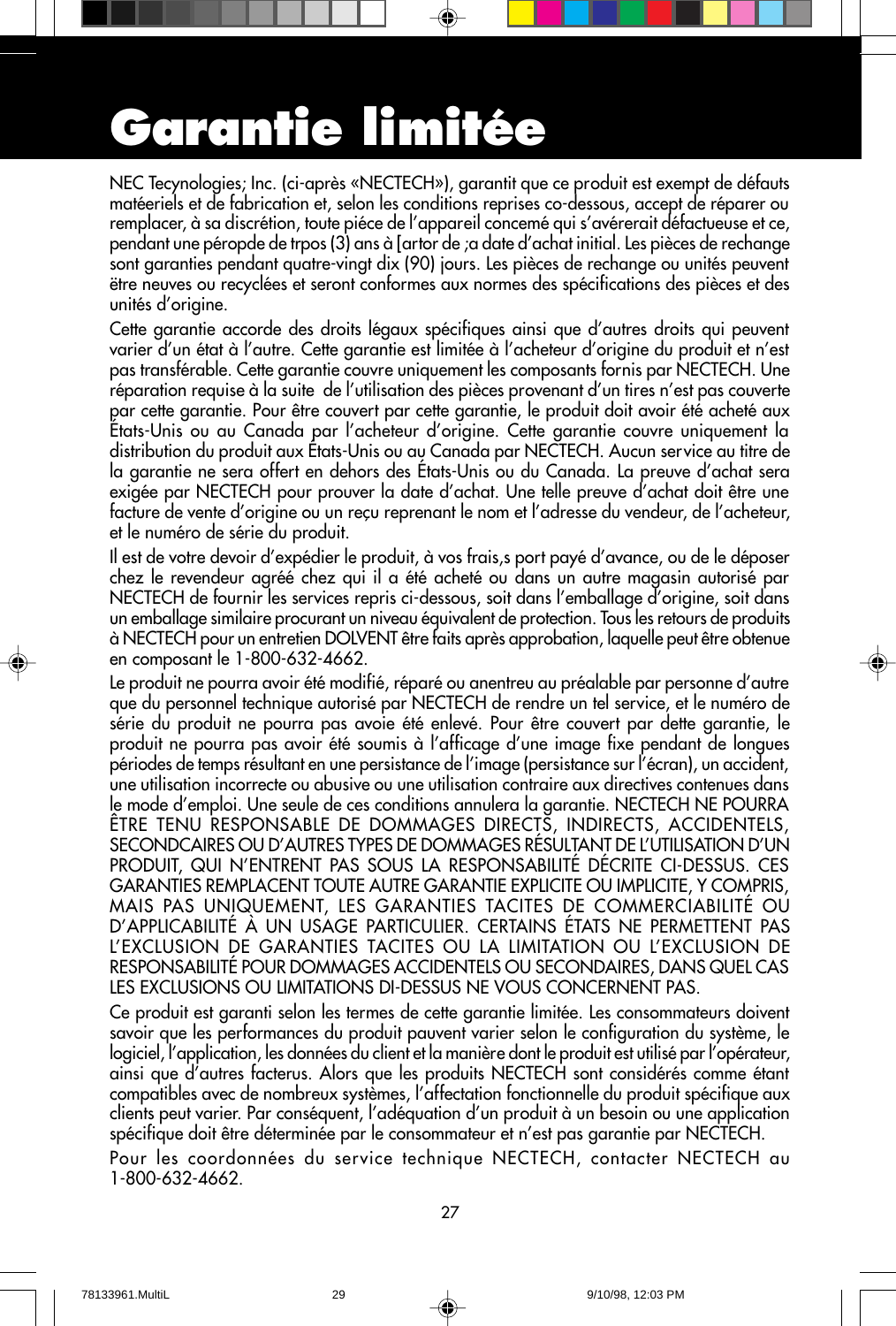

### **Röntgenstrahlung**

Die in diesem Gerät erzeugten Röntgenstrahlen sind durch die eigensichere Kathodenstrahlröhre ausreichend abgeschirmt.

Unsachgemäße Eingriffe, insbesondere Verändern der Hochspannung oder Einbau eines anderen Bildröhrentyps, können dazu führen, daß Röntgenstrahlung in erheblicher Stärke auftritt. So veränderte Geräte entsprechen nicht mehr dieser Zulassung und dürfen nicht betrieben werder.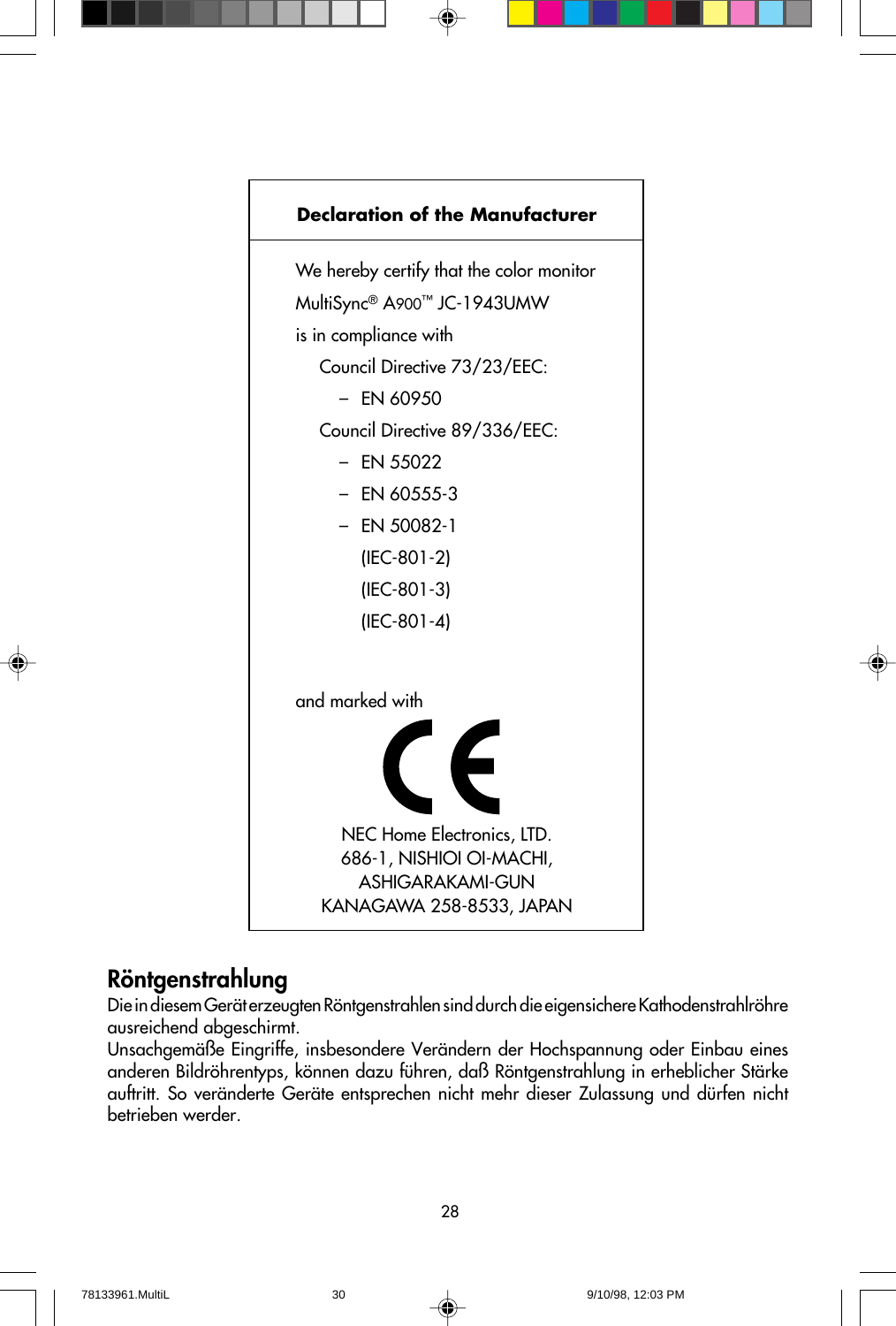

#### **Avis de propriété exclusive et de dégagement de responsabilité**

Les informations reprises dans ce document, y compris tous les designs et ce qui s'y rapporte, sont la propriété matérielle de NEC Technologies, et/ou ses concédants, comme d'application, réserve les droits de fabrication brevetée, de droits d'auteurs et d'autres propriétés exclusives à ce document, y compris tous les droits de design, de fabrication, de reproduction, d'utilisation et de vente y afférent, à condition que ces droits n'ont pas été directement délivrés à d'autres.

Le(s) produit(s) NEC Technologies dont il est question dans ce document sont garantis conformément aux termes de la déclaration de garantie limitée accompagnant chaque produit. Cependant, les performances réelles de chaque produit dépendent de facteurs tels que la configuration du système, les données du client et la manière dont le produit est utilisé. Étant donné que l'affectation par les clients de chaque produit peut varier, l'adéquation et l'application de configurations spécifiques du produit peuvent être déterminées par le client et ne sont pas garanties par NEC Technologies.

Afin de permettre l'amélioration du design et des caractéristiques techniques, les informations contenues dans ce document sont sujettes à modifications sans préavis. La reproduction totale ou partielle de ce document sans l'accord préalable de NEC Technologies est interdite.

### DÉCLARATION DE CONFORMITÉ

Cet appareil est conforme à l'article 15 du règlement de la FCC. L'utilisation est soumise à deux conditions. (1) Cet appareil ne peut pas occasionner d'interférences nuisibles, et (2) cet appareil doit accepter toutes interférences reçues, y compris les interférences qui peuvent occasionner un mauvais fonctionnement.

| Partie responsable américaine : | NEC Technologies, Inc.                   |
|---------------------------------|------------------------------------------|
| Adresse:                        | 1250 N. Arlington Heights Road           |
| # tél. :                        | Itasca, Illinois 60143<br>(630) 467-5000 |

Type de produit : Moniteur d'ordinateur Classification de l'appareil : Périphérique classe B Modèle : JC-1943UMW



*Nous déclarons par la présente que l'appareil mentionné ci-dessus est conforme aux normes techniques spécifiées dans le règlement de la FCC.*

MultiSync est une marque déposée de NEC Technologies, Inc. aux États-Unis et de NEC Home Electronics, Ltd. au Canada, au R.-U., en Allemagne, en France, en Espagne, en Italie, en Autriche, au Benelux, en Suisse, au Danemark, en Finlande et en Arabie Saoudite. AccuColor, OptiClear et ErgoDesign sont des marques déposées de NEC Technologies, Inc. aux États-Unis et au Canada. A900, Reduced Magnetic Field, IPM, FastFacts, FullScan et OSM sont des marques déposées de NEC Technologies aux États-Unis. NEC est une marque déposée de NEC Corporation. Copyright 1998 par NEC Technologies, Inc. OSM Display Screens Copyright 1998 par NEC Technologies, Inc. Windows est une marque déposée de Microsoft Corporation. **ENERGY STAR** est une marque déposée aux États-Unis. Tous autres noms de marques et de produits sont des marques de commerce ou des marques déposées de leurs propriétaires respectifs.

En tant que Partenaire **ENERGY STAR®**, NEC Technologies a veillé à ce que ce produit respecte les normes **ENERGY STAR** en matière de rendement énergétique. Le logo **ENERGY STAR** ne représente aucun aval EPA de quelque produit ou service que ce soit.



# de pièce 78133961 Imprimé aux États-Unis